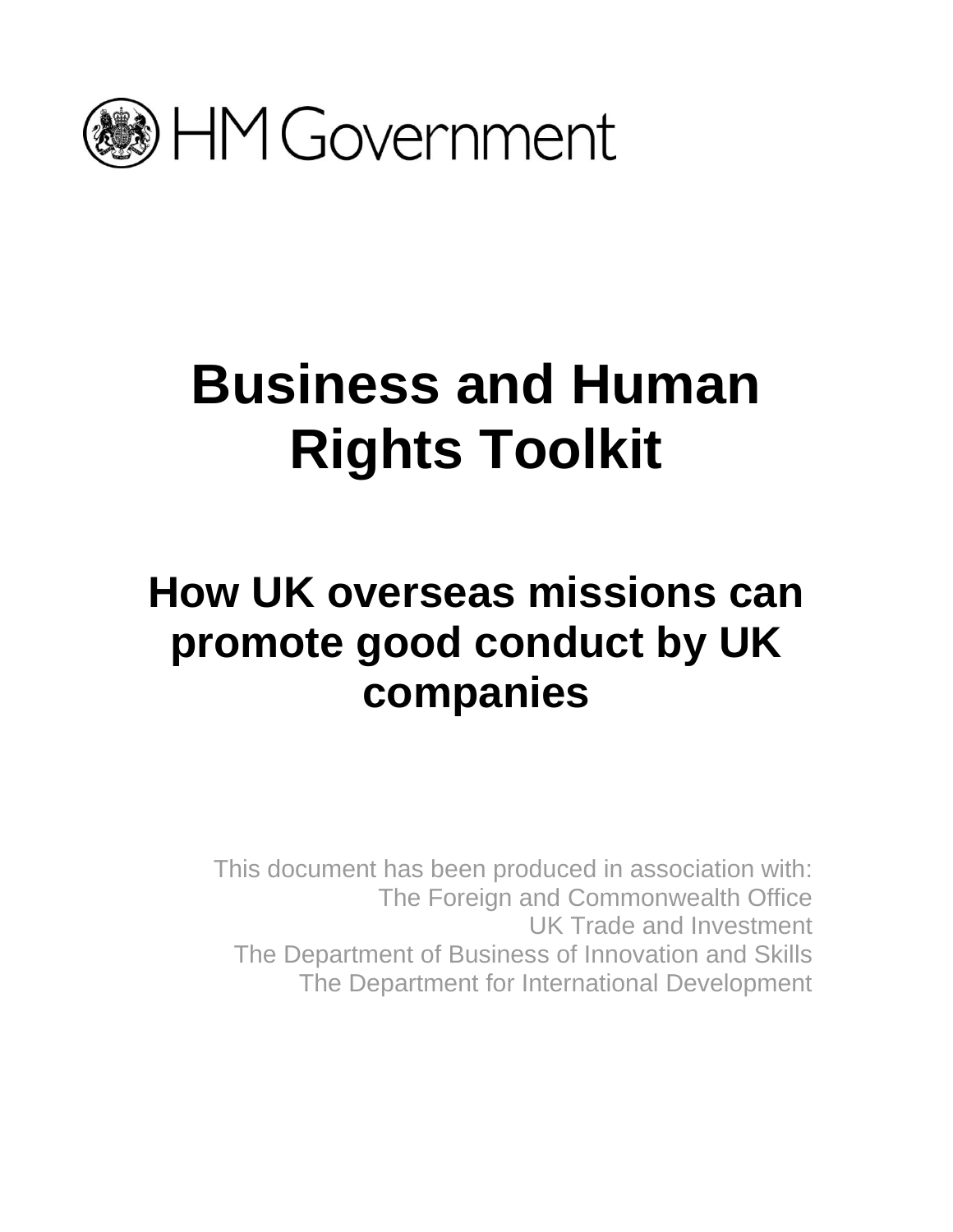### **Index**

| <b>Introduction</b>                                       | p3              |
|-----------------------------------------------------------|-----------------|
| <b>UK Commitments and Policy</b>                          | $p4-5$          |
| How missions can promote good business conduct:           | p6              |
| Generally                                                 | p6              |
| With host governments                                     | p7              |
| <b>With business</b>                                      | p7              |
| With civil society                                        | p8              |
| With multilateral organisations                           | p8              |
| Annex 1 Which Human Rights are at stake?                  | P <sub>10</sub> |
| <b>Annex 2 Frequently Asked Questions</b>                 | p11             |
| Annex 3 The OECD Guidelines on Multinational Corporations | p16             |
| Annex 4 Other Initiatives and Resources                   | p18             |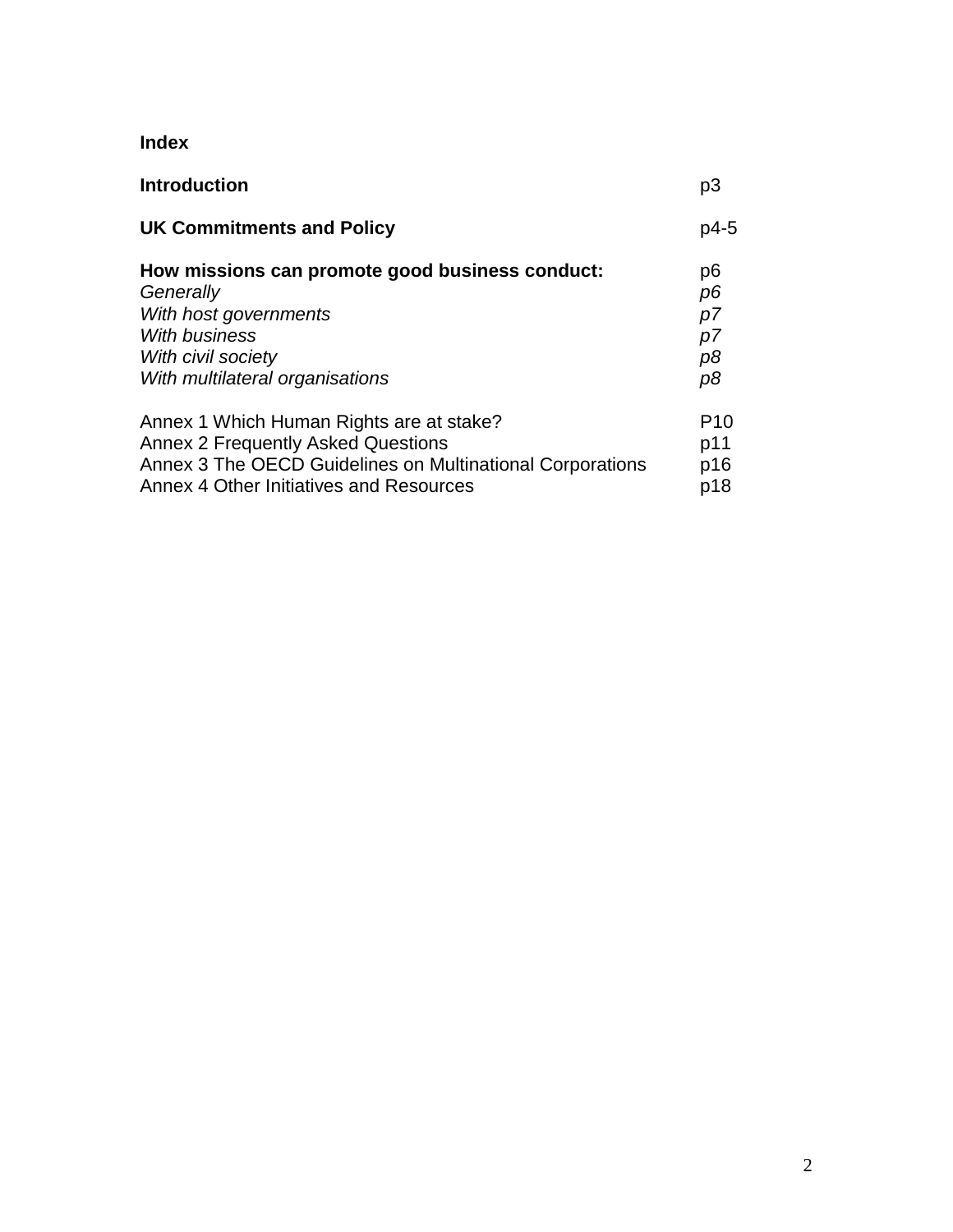#### **Business and Human Rights Toolkit**

#### **How UK overseas missions can promote good conduct by UK companies**

#### **1. Introduction**

This toolkit aims to give guidance to political, economic, commercial and development officers in overseas missions on how to promote good conduct by UK companies operating overseas.

- It contains specific guidance on the Organisation for Economic Cooperation and Development's Guidelines (OECD) for Multinational Enterprises and how to implement the complaints procedure via the UK National Contact Point (NCP). (p15)
- It outlines existing UK policy on business and human rights issues and suggests actions staff can take overseas to promote human rights (pp3-5).
- It includes reference to a range of further initiatives and resources in the area of business and human rights including amongst others the Voluntary Principles on Security and Human Rights and the Extractive Industries Transparency Initiative, as well as links to guidance that businesses have designed to address human rights and the website of the UN Special Representative on Business and Human Rights. (p17)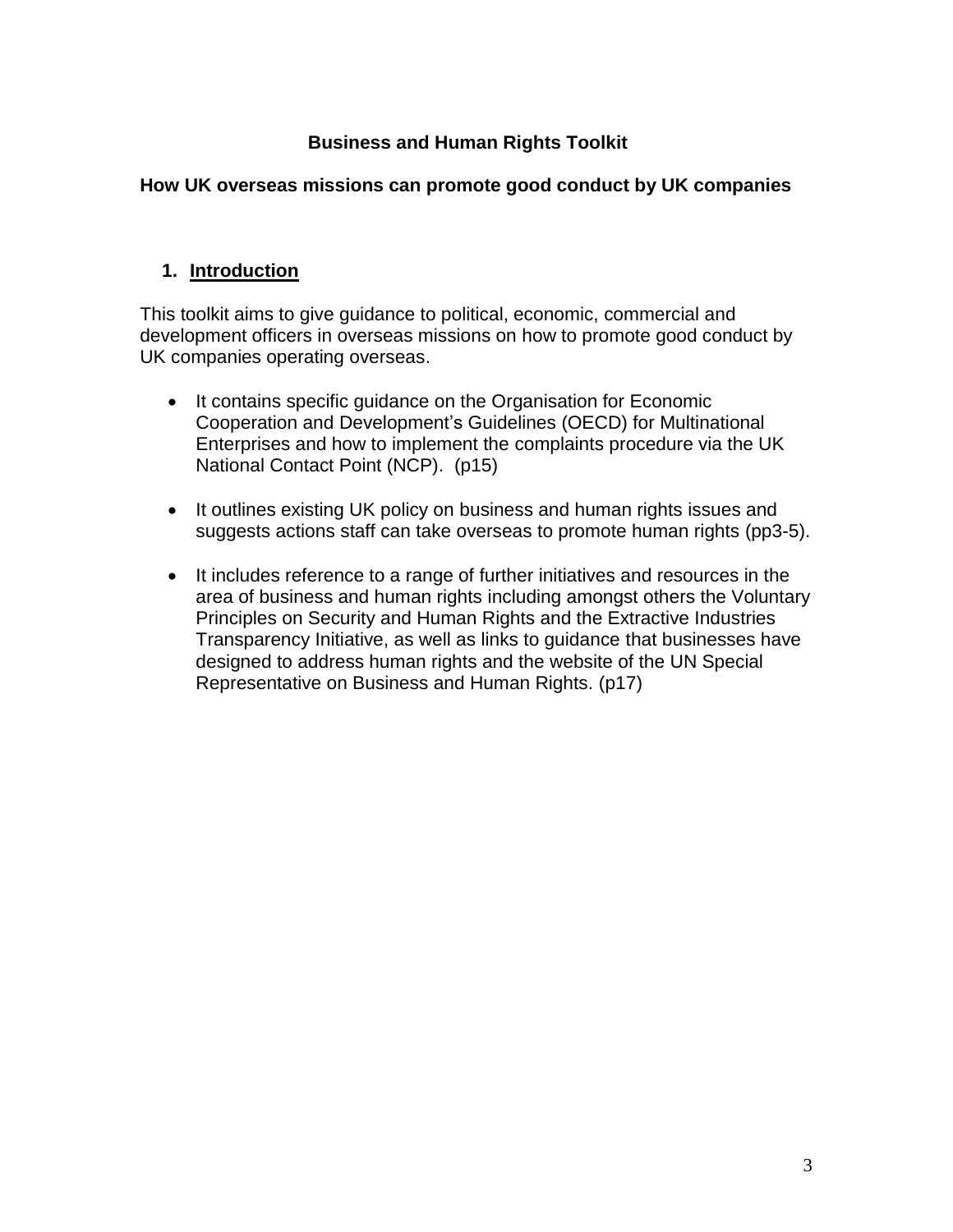#### **2. UK commitments and policy**

The UK is committed to protecting and promoting respect for the human rights as set out in the binding UN international and regional instruments to which it is a party<sup>1</sup> and in 8 binding core ILO Conventions.<sup>2</sup> All ILO member states, through the Declaration on Fundamental Principles and Rights at Work adopted in 1998, have committed to respect and promote the principles and rights, whether or not they have ratified the corresponding conventions.

The UK supports the mandate of the Special Representative of the Secretary General (SRSG) on Business and Human Rights, John Ruggie. The UK welcomes the SRSG's contribution to the debate around business and human rights. He has adopted a tripartite approach to tackling the business and human rights debate: the State's duty to protect human rights, corporate responsibility to respect human rights, and enhancing access to remedies. This approach recognises that all actors – States, businesses, and civil society have a role to play. John Ruggie's reports and all materials relating to his work are here: [www.business-humanrights.org/SpecialRepPortal.](http://www.business-humanrights.org/SpecialRepPortal) As the SRSG has said, the corporate responsibility to respect human rights does not stem directly from international human rights law, which places legal obligations **only on States**, but it is rooted in prevailing social expectations. This distinction between States and companies is important for  $HMG<sup>3</sup>$ .

The UK is nevertheless committed to promoting responsible corporate behaviour amongst UK companies operating (or considering potential opportunities for operating) overseas. The operations of companies can be both beneficial to and detrimental to the enjoyment of human rights of individuals affected by their operations. If a UK company knowingly or inadvertently becomes complicit in human rights abuses by the host State, it may run the risk of legal liability. In such cases the host State will be in breach of its human rights obligations to its own citizens.

 $\overline{a}$ <sup>1</sup> Including the International Convention on the Elimination of All Forms of Racial Discrimination, the International Covenant on Civil and Political Rights, the International Covenant on Economic, Social and Cultural Rights, the Convention on the Elimination of All Forms of Discrimination Against Women, the Convention Against Torture and other forms of Cruel, Inhuman or Degrading Treatment or Punishment, the Convention on the Rights of the Child, the Convention on the Rights of Persons with Disabilities (see [http://www2.ohchr.org/english/law/\)](http://www2.ohchr.org/english/law/)

<sup>2</sup> ILO Conventions 29, 87, 98, 100, 105, 111, 138 and 182 (see [http://www.ilo.org/ilolex/english/convdisp1.htm\)](http://www.ilo.org/ilolex/english/convdisp1.htm). The "core labour standards" are a set of four internationally recognised basic rights and principles at work, covering freedom of association and the right to collective bargaining, the elimination of forced labour and of child labour and the elimination of discrimination in employment.

 $3$  The UK takes a more nuanced view than John Ruggie about the State's duty to ensure that companies act compatibly with the States' human rights obligations. The UK's view is that this is not a blanket obligation but depends on the wording of the treaty obligation in question. To the extent that there is a legal duty to protect, it only applies in respect of a State's own inhabitants. The UK does not owe legal obligations to ensure that UK companies comply with UK human rights standards overseas.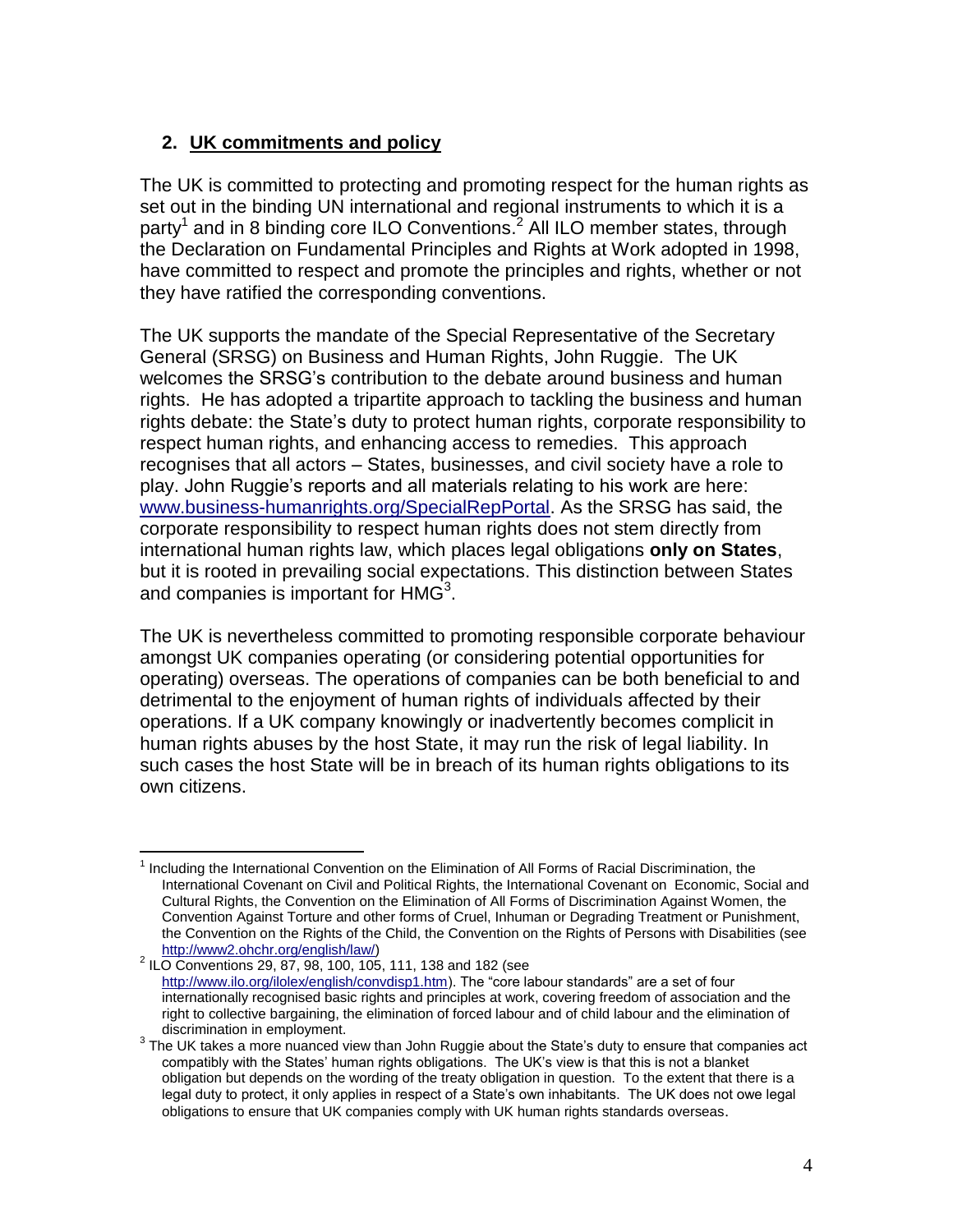The UK government is committed to promoting the OECD Guidelines for Multinational Enterprises (the Guidelines) and implementing the Guidelines' complaints procedure. The Guidelines set out recommendations on responsible business conduct addressed to multinational enterprises, which include an encouragement to companies to respect the human rights of those affected by their operations and a chapter on employment and industrial relations (see Annex 3 for more detailed information).

The Guidelines also stress the importance of companies not resorting to bribery or encouraging corruption. UK-registered companies and individuals are breaking UK law if they commit acts of bribery overseas, even if no part of the alleged act took place in the UK. The UK has committed to outlawing bribery through the OECD Anti-Bribery Convention, the UN Convention Against Corruption and various European Conventions.

**State Parties** to international human rights treaties have international human rights obligations. They must not violate human rights themselves, nor to some extent through their inaction or negligence allow others (e.g. multinational companies) in their jurisdiction to have a negative impact on human rights. In order to fulfil their international human rights obligations, States must also take action to ensure that individuals are able to enjoy their human rights. This will include regulating the activities of companies to fulfil these obligations.

**Non state actors** are not party to international human rights conventions and are not directly bound by them. They are of course obliged to obey the laws that States enact to implement their human rights obligations. However, the (OECD) Guidelines for Multinational Enterprises and the UK National Contact Point, which is responsible for raising awareness of the Guidelines and implementing the related complaints procedure, can play an important role in the promotion of a corporate culture that is consistent with human rights.

The UK has ratified all of the core ILO conventions. All ILO member states, through the Declaration on Fundamental Principles and Rights at Work adopted in 1998, have committed to respect and promote the principles and rights, whether or not they have ratified the corresponding conventions. The UK works with the international community to bring about respect for labour standards by making full use of the ILO supervisory mechanisms which allow us and workers' and employers' representatives to put our concerns directly to the governments concerned.

#### **3. Relevance to overseas missions**

An important part of overseas missions' work is to promote human rights, including labour rights, with host government representatives.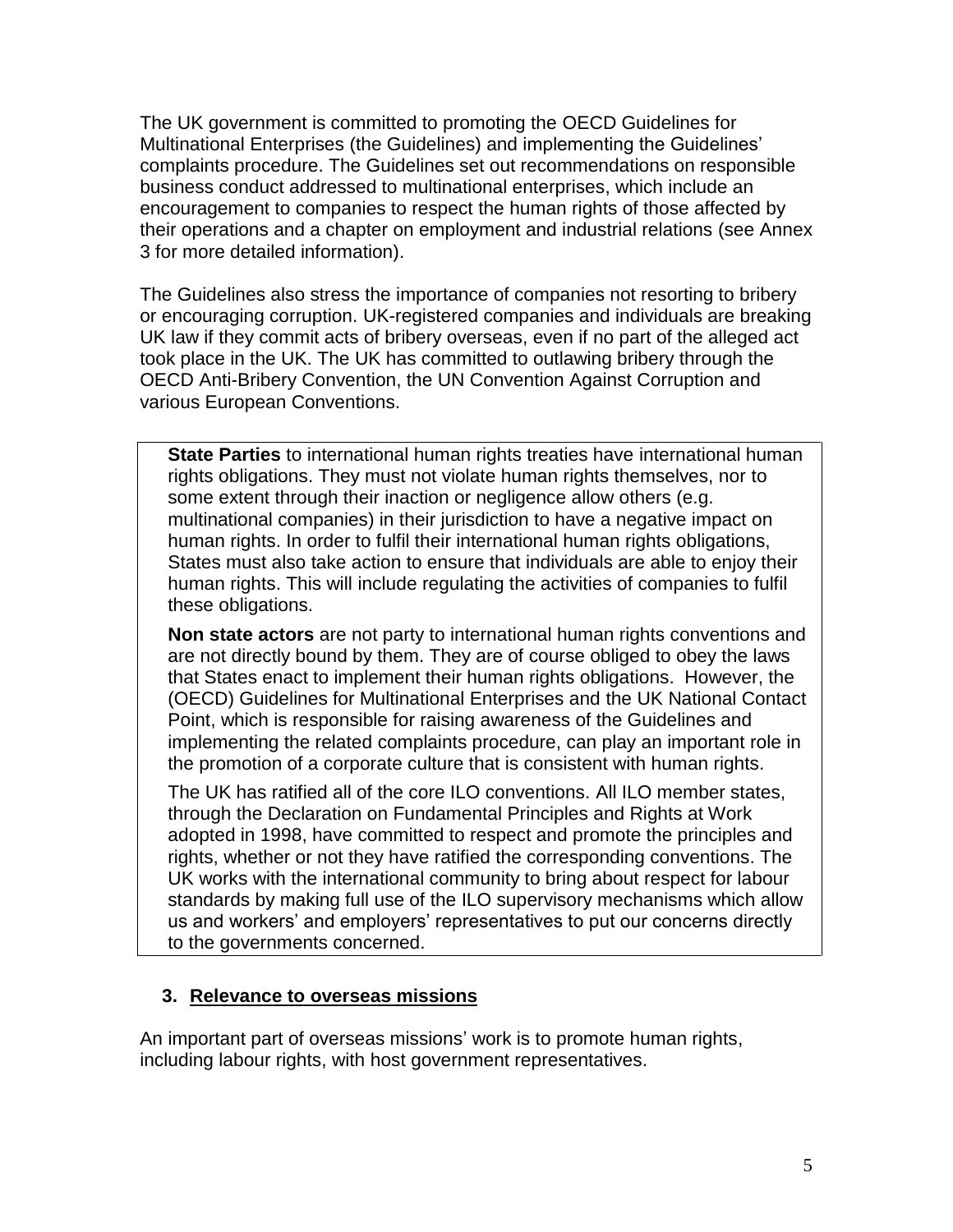Missions should therefore be aware of allegations of concern arising from the operations of UK companies or their subsidiaries overseas. Where possible, facilitate and lobby for discussion and resolution of these issues. If your embassy is in a high risk area (e.g. a weak governance zone) greater care is expected of companies operating in these areas since they are at greater risk of becoming complicit in human rights abuses. If your host country contains indigenous people<sup>4</sup>, be aware of the vulnerabilities of those communities and encourage companies to consider these. While it is often possible to challenge the behaviour of companies in the UK, this may not be the case in relation to the operations of UK corporations overseas; therefore, promotional activities are increasingly important and pre-investment action could avoid longer term damage.

You may be approached with a complaint that activities of British companies (or their subsidiaries in the host country) are incompatible with human rights standards. Or you might be approached with a request for support in the form of representations from indigenous and/or other groups. There is considerable pressure for mandatory rules regulating activities of UK companies abroad or sanctions and import bans. The OECD Guidelines are a response to these concerns aiming to promote good behaviour by companies through constructive dialogue with them.

#### **4. How overseas missions can promote good business conduct**

Below are suggestions on how missions can take action on business and human rights. Each country context will be different; therefore, you may wish to develop a plan to incorporate some of the issues below. At the outset, be aware that it is not your role to make judgments about fault. However, you can have an important role in signposting potential victims of human rights abuses onwards to organisations that can help them.

#### **Raising awareness, lobbying and facilitating contacts:**

- (a) Try to make your work relating to business and human rights, and in particular the promotion of the OECD Guidelines, a more explicit component of your human rights work, e.g. by adding relevant objectives into your business plan under the Departmental Strategic Objectives.
- (b) Use in-country networks to share information about the activities of UK and other companies to identify good practise or assess any allegations against them.

An online information hub that collects information about alleged unacceptable behaviour, as well as responses by companies to the allegations, is the Business and Human Rights Resource Centre, which has individual sections on over 180 countries and over 4500 companies:

<sup>&</sup>lt;sup>4</sup> As defined by Article 1a of ILO Convention 169 <http://www.ilo.org/ilolex/cgi-lex/convde.pl?C169>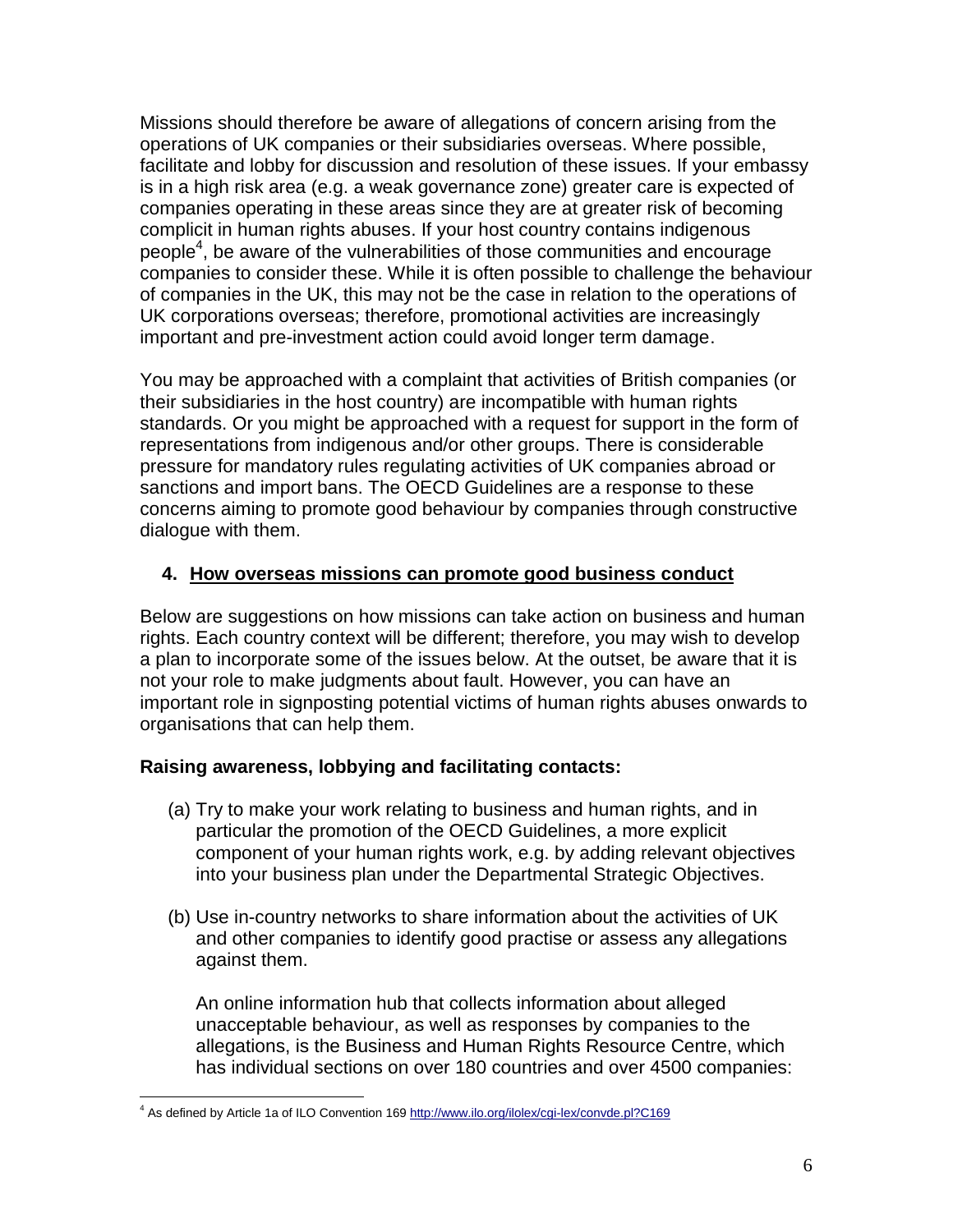[www.business-humanrights.org.](http://www.business-humanrights.org/) To better understand possible violations of labour and trade union rights in your country the International Trade Union Confederation (ITUC) publishes an annual survey covering most of the 157 countries of its 170 million members. It is available online at: <http://survey09.ituc-csi.org/>

- (c) Communicate with DFID Country Offices (Heads of Office, or Governance, Conflict or Social Development Advisors) where appropriate. Many DFID offices have private sector development programmes and work closely with business. DFID advisers also have strong links with local and international NGOs and trade unions and have expertise in governance, transparency and anti-corruption, and human rights issues.
- (d) Consult HRDGGs' Human Rights Defenders Action Plan for guidance and best practice on supporting human rights defenders who defend the interests of those people affected by activities of UK companies abroad.
- (e) UKTI, FCO and other HMG staff who become aware of, or receive information relating to, acts of bribery committed by UK nationals, companies or other incorporated bodies should report the details directly to the Serious Fraud Office (OverseasCorruption@sfo.gsi.gov.uk ).

#### **With Governments**

- (a) Make representations to host Governments where the UK thinks their behaviour is deficient. We want to make sure that those governments who are not regulating the actions of multinational companies are not under the impression that the UK government condones activities of multinational companies or host State inaction that has an adverse human rights impact. In order to create a fair playing field to attract overseas investment it is important that the host Government apply reasonable standards stringently to all operators.
- (b) Make representations to host Government on the importance of ratifying, implementing and providing adequate resources for the promotion and enforcement of the core ILO Conventions and UN human rights conventions.

#### **With (UK-registered) Business**

- (a) Alert your key contacts and the expat British and other foreign business community and their associations in your host country to the existence of the OECD Guidelines and other frameworks/ initiatives / tools. Preventive action is key.<sup>5</sup>
- (b) Consider hosting business seminars for companies to learn about the

 5 In particular, note that the SRSG elaborates on how companies can take due diligence in light of his "Protect, Respect, Remedy" Framework. See [www.business-humanrights.org/SpecialRepPortal](http://www.business-humanrights.org/SpecialRepPortal)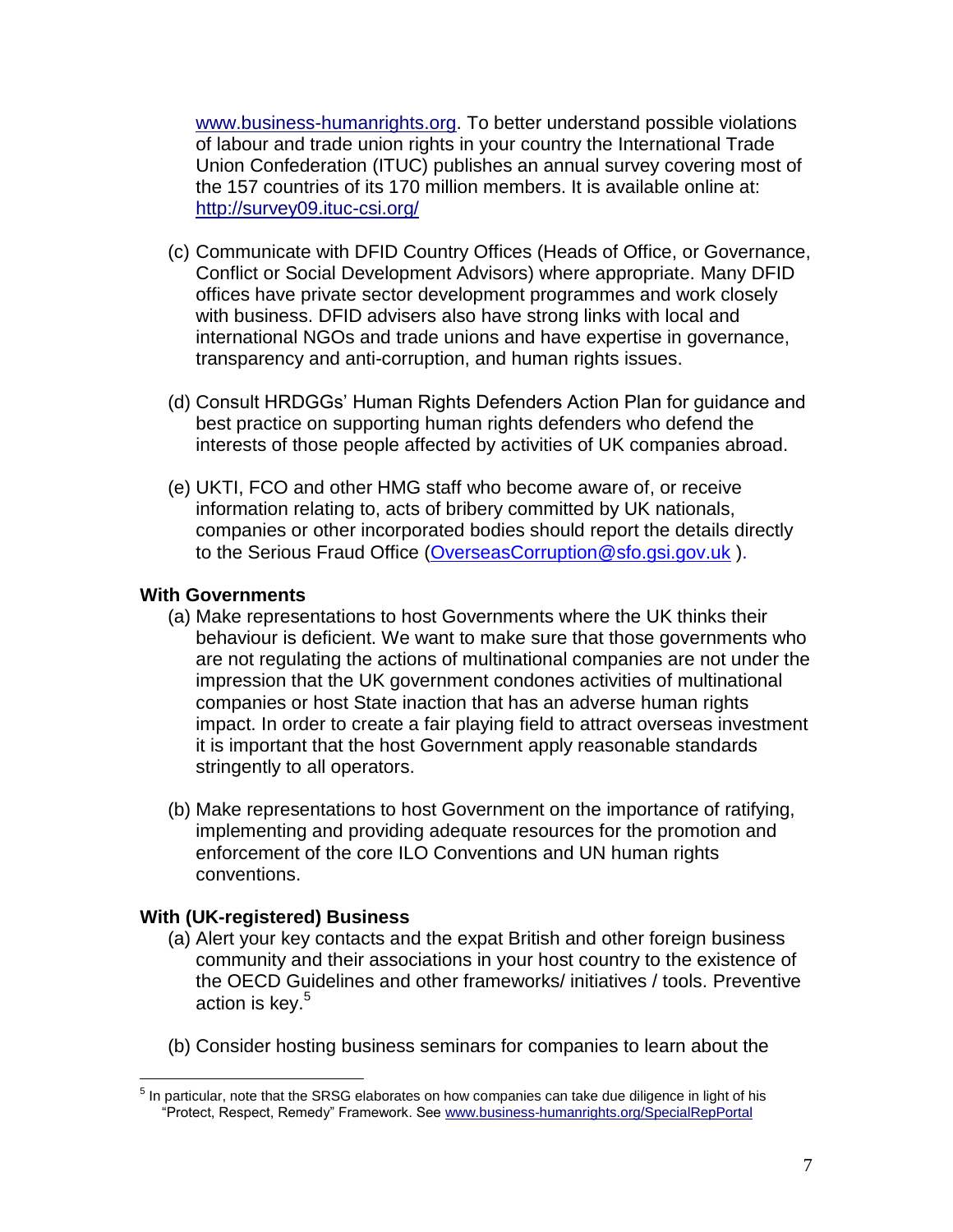OECD Guidelines and to facilitate cross-business dialogue and sharing of best practice on how to meet the challenges. Inform companies about the operating context, and particular human rights risks in your country. This will be important to their ability to operate sustainably and to compete locally and internationally as there are increasing risks to business of being seen to be involved in human rights abuses (and related impacts in terms of revenue, reputation, business continuity or even litigation costs, whether or not there has been a breach of domestic law). Discussions could focus on how to compete with other companies operating in the same field and/or what to do if a company suspects that a competitor is not following best practise.

(c) If your embassy is located in a conflict zone, be aware of / inform UK companies of applicable UN Security Council sanctions and UN expert panel reports (which often contain references to companies). You might alert them to International Alert's "Conflict-sensitive business practice: Guidance for extractive industries". [www.international](http://www.international-alert.org/pdfs/conflict_sensitive_business_practice_all.pdf)[alert.org/pdfs/conflict\\_sensitive\\_business\\_practice\\_all.pdf](http://www.international-alert.org/pdfs/conflict_sensitive_business_practice_all.pdf)

#### **With Civil Society**

- (a) Develop contacts with respected local human rights defenders, trade unions and NGOs representing interests of those who may have been affected in a negative way by companies' operations. Posts may consider visiting them or inviting them to visit, attending their events or ensuring that they are invited to events of EU embassies where they can meet and speak informally to relevant government officials, MPs, media and businessmen, representatives of international institutions. Consider if you can facilitate a dialogue between the two sides by e.g. offering the Embassy premises and chairing a meeting.
- (b) In your meetings with human rights defenders or trade unions, discuss whether the operations of multinational enterprises, UK enterprises in particular, are having an effect on the enjoyment of human rights. Raise awareness of various tools amongst complainants and civil society through visits or hosting meetings. Where a UK registered company is involved, raise awareness of the OECD NCP procedure. If it is not a UK company but there are UK shareholders, consider opportunities to lobby them. If you do not already have details of the local trade union(s) you wish to contact, the British Trades Union Congress (TUC) European Union and International Relations Department (EUIRD) in London will facilitate contact with the right person.

#### **With multilateral organisations:**

(a) Where allegations are raised against a company operating in your country share information with the World Bank, IMF, UN and other relevant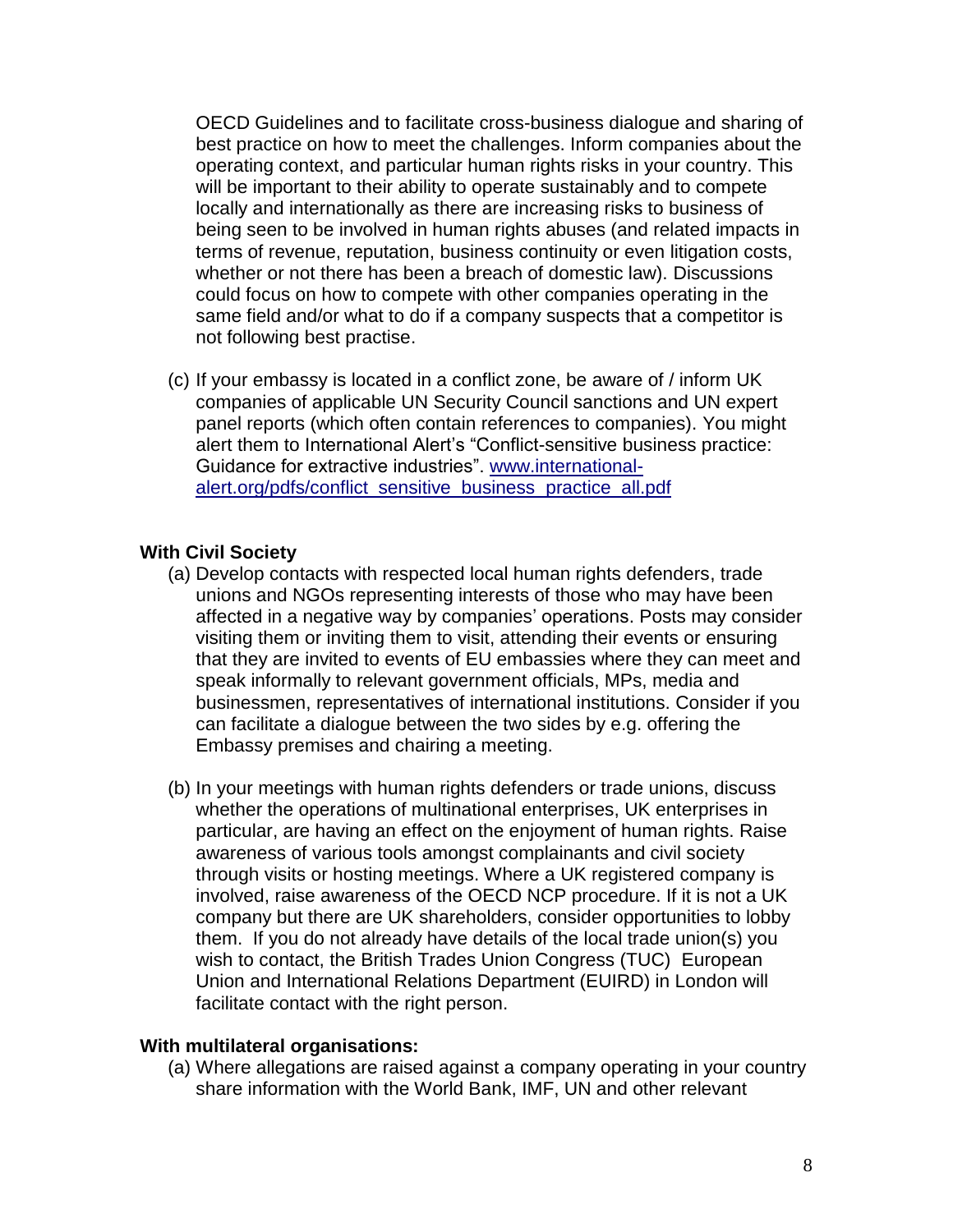institutions. If it is an EU registered company (or has EU stakeholders), encourage your EU colleagues to make representations in support of the OECD Guidelines. If there any industry-wide issues arising which may be having a detrimental impact on human rights, consider raising them in EU or bilateral human rights dialogues that might exist.

#### **Reacting to complaints:**

Assist the UK National Contact Point (NCP) for the OECD Guidelines in the examination of allegations against UK companies, by providing the NCP (on request) with any information relevant to a complaint, irrespective of whether it supports or undermines the allegations made in the complaint. See Annex 3 for more details on the UK NCP's complaint process. If in doubt, contact the UK NCP: UK NCP, Bay 4134, Department for Business, Innovation and Skills, 1-19 Victoria Street, London SW1H 0ET, United Kingdom (enquiries +44 (0)20 7215 8682/5756/6344; e-mail [UK.NCP@bis.gsi.gov.uk\)](mailto:UK.NCP@bis.gsi.gov.uk).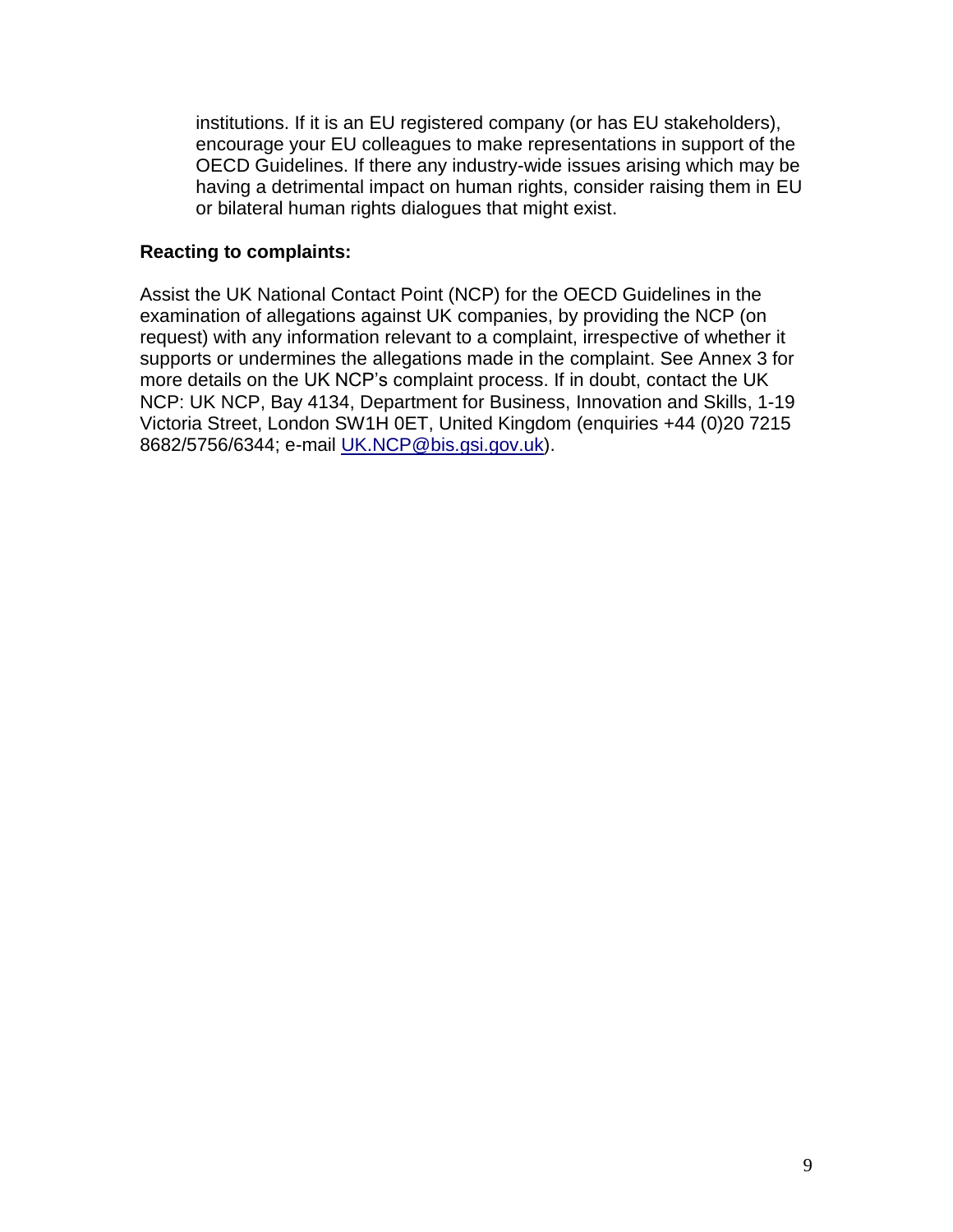#### **Annex 1: Which specific human rights are at stake?**

According to the Special Representative of the Secretary General on the issue of human rights and transnational corporations and other business enterprises "there are few, if any, internationally recognised rights business cannot impact – or be perceived to impact – in some manner. Therefore companies should consider all such rights".<sup>6</sup> UN human rights instruments can be found at <http://www2.ohchr.org/english/law/index.htm#core>

The table below represents a list of the rights that could be seriously impinged upon by operations of multinational companies. All this will be vary context specific. But *illustrative examples* might include:

| Human rights &<br>freedoms                                       | Situations where companies risk having a<br>negative impact on human rights                                                                                                                                                                          |
|------------------------------------------------------------------|------------------------------------------------------------------------------------------------------------------------------------------------------------------------------------------------------------------------------------------------------|
| Abolition of slavery and<br>forced labour                        | A company is alleged to buy minerals which it<br>suspects have been produced, including through<br>the use of workers in debt bondage                                                                                                                |
| Abolition of child labour                                        | A company is alleged not to know where its<br>materials have been sourced from in an area where<br>there have been reports of child labour                                                                                                           |
| Freedom of association<br>and collective bargaining              | A company is alleged to incite violence or<br>discrimination against trade union employees                                                                                                                                                           |
| Non-discrimination in<br>respect of employment and<br>occupation | A company discriminates on the basis of gender or<br>religion                                                                                                                                                                                        |
| Right to life, liberty and<br>security of the person             | A company operating in conflict zones, for security<br>purposes, is alleged to hire unscrupulous private<br>contractors, that don't respect local law, particularly<br>around the lawful use of violence, and which are<br>able to act with impunity |

<sup>&</sup>lt;u>.</u><br><sup>6</sup> A/HRC/8/5 para 52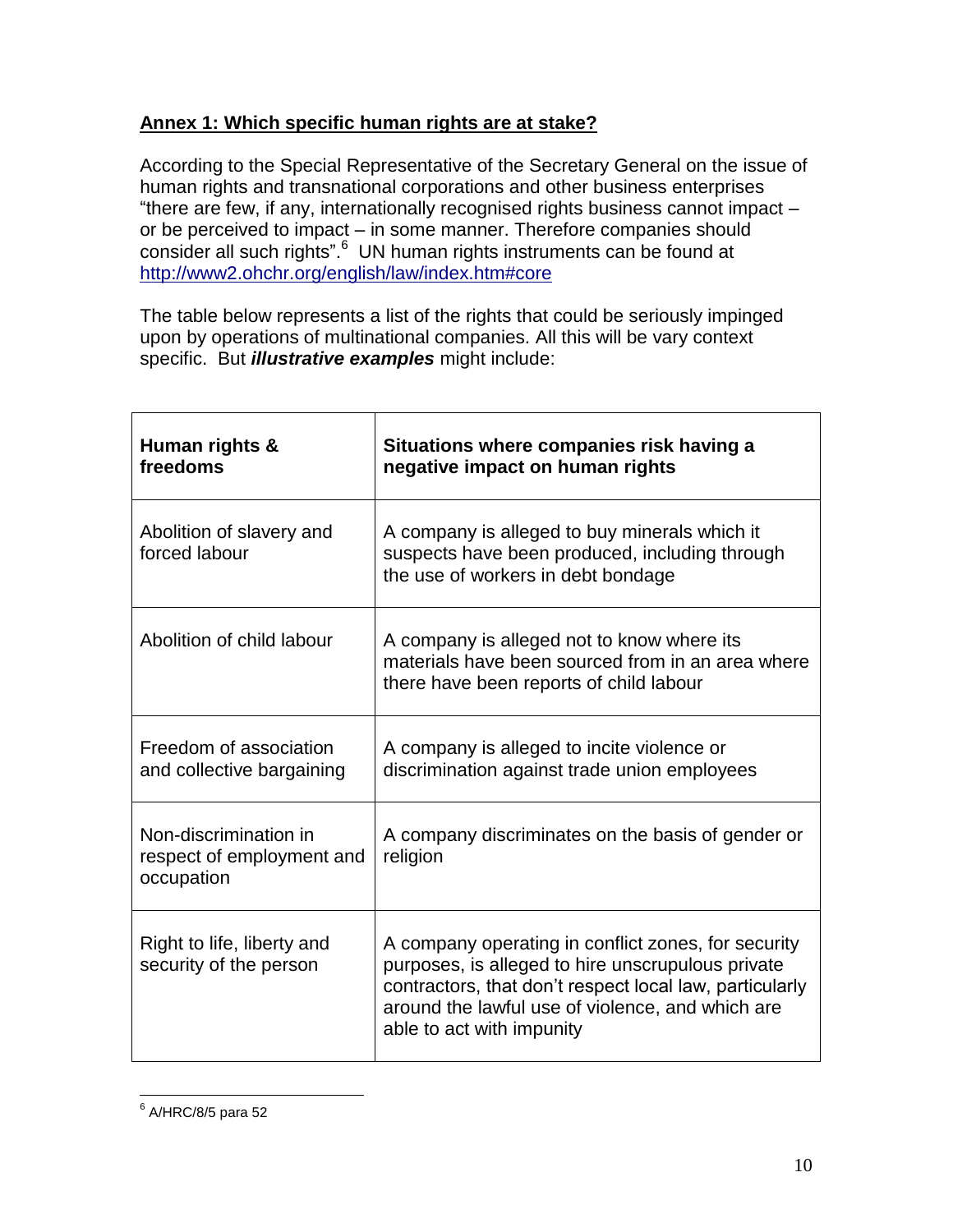| Freedom from torture or<br>cruel inhuman or<br>degrading treatment | A company is alleged to provide equipment used<br>for torture                                                                                                                                                                                       |
|--------------------------------------------------------------------|-----------------------------------------------------------------------------------------------------------------------------------------------------------------------------------------------------------------------------------------------------|
| Right to privacy                                                   | A company is alleged to provide personal<br>information to government authorities without any<br>checks to ensure that it won't be used in such a<br>way as to commit serious human rights abuses                                                   |
| Freedom of expression                                              | An internet provider is alleged to be complicit in<br>disproportionate government restrictions on<br>freedom of expression                                                                                                                          |
| Rights of indigenous<br>people to property                         | Forced evictions, with no provision for resettlement,<br>are alleged to have been served on indigenous<br>people in order to make way for a company's<br>refinery; the company is alleged not to have<br>consulted local communities in the process |
| Right to participate in<br>cultural life                           | A company is alleged not to consult with local<br>groups when its construction will interfere with<br>lands / monuments sacred to those groups                                                                                                      |
| Right to food                                                      | Local streams and rivers, which provide water to<br>cultivable land, are alleged to have been polluted<br>as a result of emissions from a company's factory                                                                                         |
| Right to health                                                    | Local streams and rivers, which provide water to<br>neighbouring villages, are alleged to have been<br>polluted as a result of emissions from a company's<br>factory                                                                                |
| Right to reasonable hours<br>of work                               | Workers are forced to work excessive hours                                                                                                                                                                                                          |

See further "Red Flags: Liability Risks for Companies Operating in High-Risk Zones" [www.redflags.info](http://www.redflags.info/)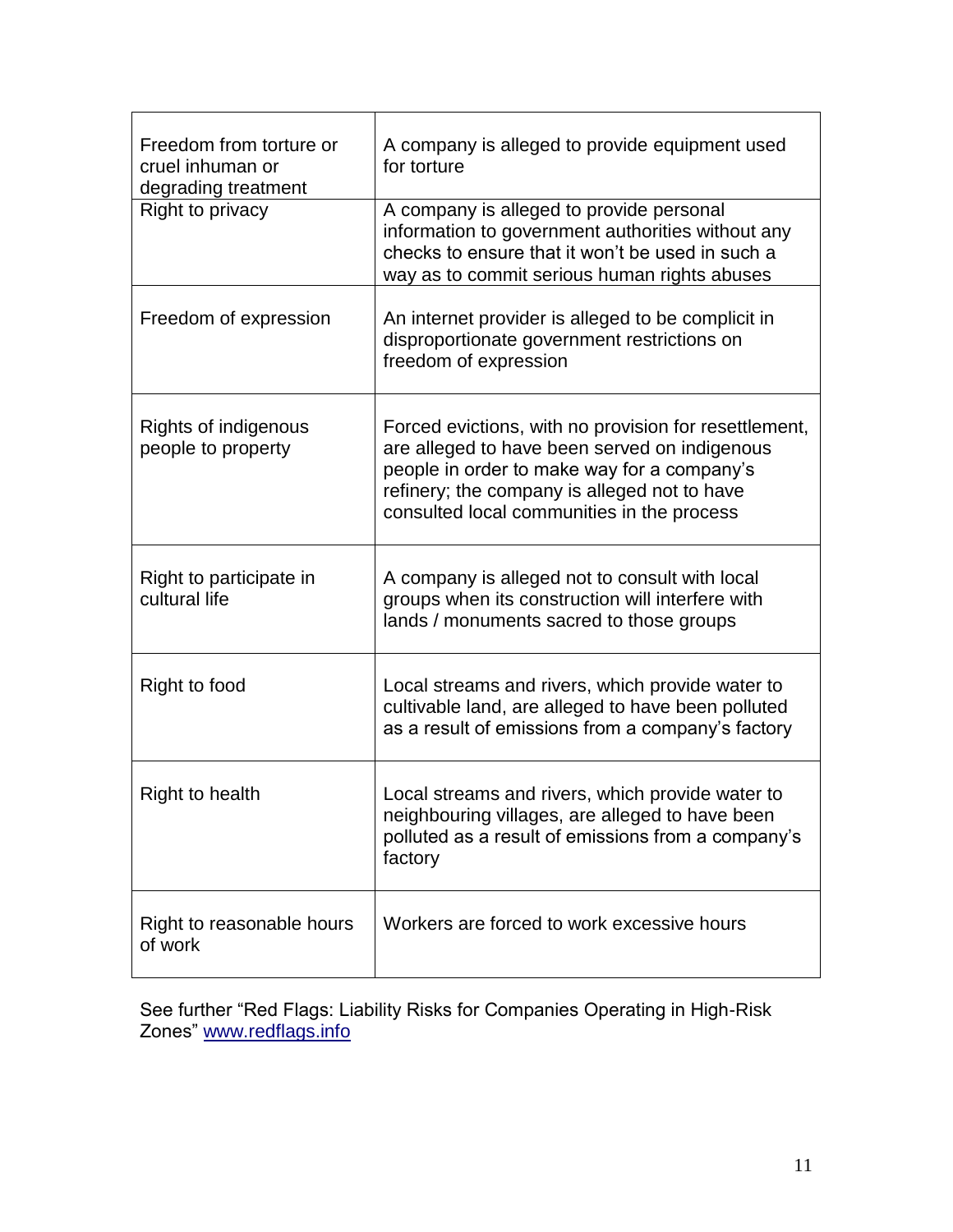#### **Annex 2 – Frequently Asked Questions**

#### *Why should businesses respect human rights?*

Although businesses do not have human rights obligations in international law, they are important players in contributing to the realisation of human rights. They can have a positive impact on human rights through creating jobs, boosting economic growth, reducing poverty and increasing demand for the rule of law.

It is in the interest of UK businesses operating overseas, as well as of the people affected by the businesses' economic activities, to take into account the human rights, including labour rights, impact of their operations as part of the standard risk assessment process. This minimises the risk of highly damaging negative publicity and of disagreements with the unions/ NGOs in the UK. But also contributes to the smooth running of companies' operations in the host countries and may attract positive publicity and civil society's support in the UK. Public demands on companies to behave responsibly (and pressure from affected communities and workers as well as NGOs in this respect) are growing. These demands are increasingly framed in terms of human rights.

There is an emerging international awareness that companies have a baseline responsibility to ensure that they are corporately responsible, and that this can be as important to the success of a business as compliance solely with the law. This responsibility is enshrined in soft law instruments (see Annex 4).

#### *What do we expect of UK companies operating abroad and how can they respect human rights?*

Human rights standards are set internationally. Even if a UK corporation is complying with national law / investment / trade agreements of a host country, these may come into conflict with international human rights standards. Companies should be aware that they may be complicit in human rights abuses even where they are not the direct result of their own action.

As the SRSG says, companies should take due diligence to become aware of, prevent and address adverse human rights impacts. Comparable processes are typically already embedded in companies because in many countries they are legally required to have information and control systems in place to assess and manage financial and related risks. Actions companies could take to ensure they are not having a negative impact on human rights could include adopting human rights policies, conducting human rights impact assessments (or integrate this into existing risk assessments), monitoring and auditing processes to track human rights impact. Integrating human rights policies throughout a company could be done through incentive structures for staff, training, remuneration, etc. This process may be more effective by involving local actors in assessing the human rights impact of business through consultations with NGOs, collective bargaining with trade unions, etc.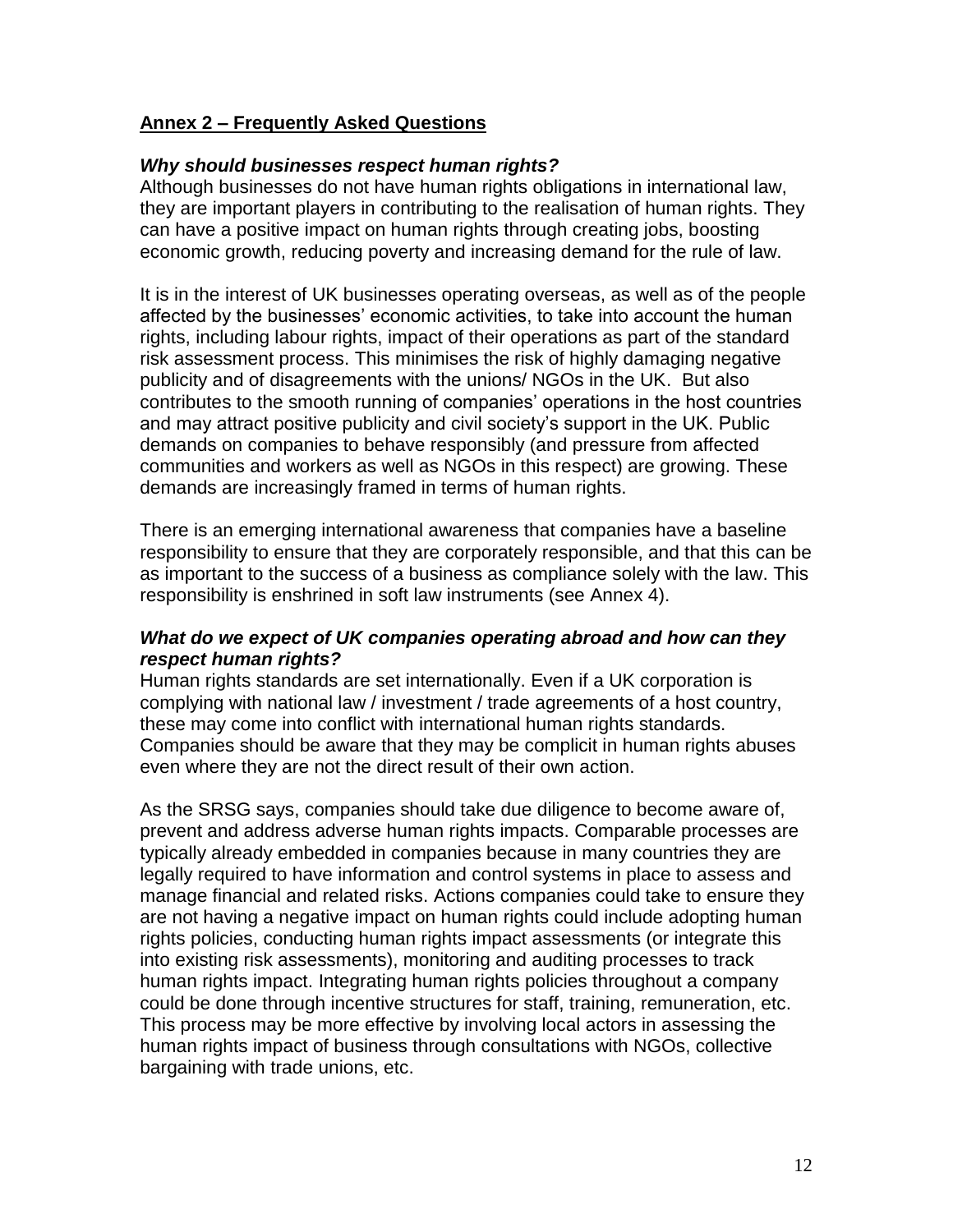#### *What actions are companies taking in this area?*

Companies are becoming increasingly proactive in their approach to human rights, through developing their own corporate social responsibility codes of conduct and engaging in environmental or social impact assessments.<sup>7</sup> Over 50 of the FTSE 100 companies have adopted a human rights policy statement.<sup>8</sup> Corporate social responsibility can play a role in public perception, employees' morale and retention, productivity improvements, risk management, brand differentiation and building customer loyalty based on ethical values.

Many companies are involved in: collaborating on standards and tools both through industry initiatives (International Council on Mining and Metals, Global Network Initiative, Global Social Compliance Program) and multi-stakeholder initiatives (Ethical Trading Initiative, Extractive Industries Transparency Initiative, Voluntary Principles on Security and Human Rights, and the OECD Risk Awareness Tool for Multinational Enterprises in Weak Governance Zones); developing their stakeholder engagement practices and using stakeholder panels at operational, senior management or board levels to get external perspectives on their environmental and social impacts; improving their sustainability reporting standards, including by using the GRI standards, etc.

A good human rights record for companies can mean increasing worker productivity and retention, good community relationships, risk management, brand differentiation, new customers and markets.

#### *Can companies be held legally responsible for interfering with human rights?*

This is a subject of ongoing debate. Companies cannot be held liable for violations of international human rights law as international human rights law only applies to States. Nuances exist where companies are performing public functions on the State's behalf. However, where international human rights standards are incorporated into national legal systems (e.g. employment legislation, health & safety legislation, equal opportunities legislation), companies that break these laws can be held responsible.

The operations of companies may give rise to criminal or civil liability claims. Influencing factors can be the configuration of companies and the incorporation of elements of international law into national laws allowing extraterritorial jurisdiction. Note that increasingly lawsuits alleging detrimental impact to human rights are being brought against companies in the courts of host countries, in the courts of the country where the company is headquartered (including the UK), or in the courts of the United States (under the Alien Tort. Certain exceptional circumstances allow for extra-territorial jurisdiction of UK courts. Although most

 $\overline{a}$  $^7$  Ruggie noted in A/HRC/4/74 that only one company had conducted a dedicated human rights impact assessment.

<sup>&</sup>lt;sup>8</sup> The list of companies with human rights policies is available here: [http://www.business](http://www.business-humanrights.org/Documents/Policies)[humanrights.org/Documents/Policies](http://www.business-humanrights.org/Documents/Policies)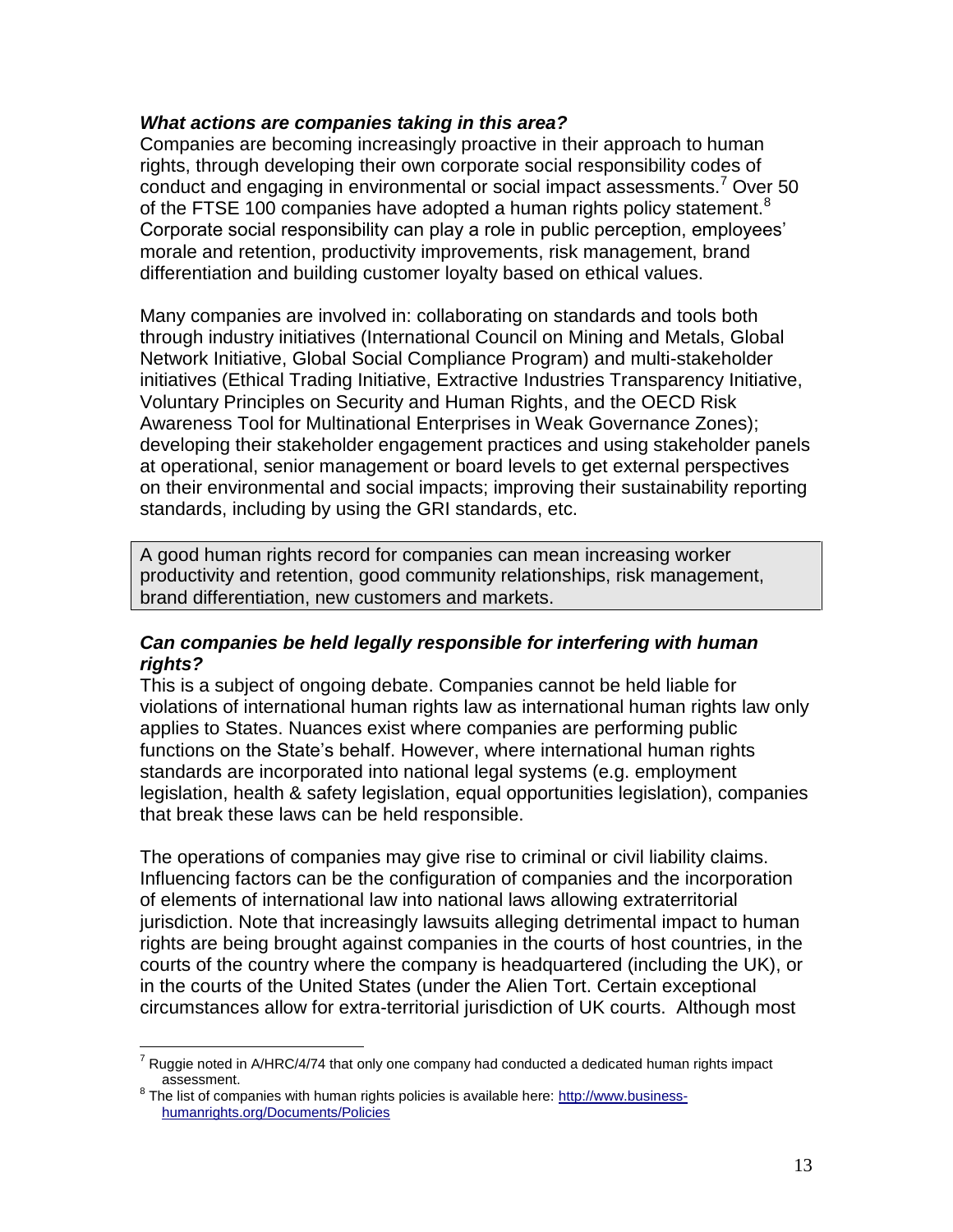of these law suits are settled outside court, this can generate significant negative publicity. Summaries of over 40 such lawsuits are available here: [www.business](http://www.business-humanrights.org/LegalPortal/Home)[humanrights.org/LegalPortal/Home](http://www.business-humanrights.org/LegalPortal/Home)

#### *Why wouldn't potential complaints against the activities of UK companies in the host State be taken up by that State?*

International human rights law places duties upon State parties to international human rights treaties to respect the human rights of all individuals within their jurisdiction. This obligation includes not only a requirement to regulate the operation of non-State entities, including businesses, to ensure that rights are respected, but also to provide the systems that can investigate, punish and redress related breaches of such legislation or regulation (whether through judicial or administrative mechanisms).

British companies are subject to the laws of the countries in which they are operating. However, while your host country has primary responsibility for regulating companies acting within their territory, they may be unable or unwilling to implement their obligations and prevent unacceptable behaviour. Posts should make it clear that the UK government does not condone behaviour by companies that conflicts with international human rights standards. Inadequate institutional capacity to enforce national laws against transnational corporations, resource constraints and concerns that tough regulation may scare off foreign direct investment are common reasons given for this. When there are poor governance and human rights standards in the host countries it is more likely that corporations could have a negative impact on human rights. British companies should ensure that any Host Government Agreements drawn up with the host government do not prevent the host government from protecting the rights of their inhabitants against the actions of the company.

#### *What is the UK government doing for the rights of indigenous people?*

The Government is committed to promoting the respect for the human rights of all people, including indigenous people. The UK supported the adoption of the United Nations Declaration of the Rights of Indigenous Peoples in 2007, albeit with an explanation clarifying our position. The UK works closely with indigenous people on government funding. It is committed to implementing European Union Council Resolution of 30 November 1998 on *Indigenous peoples within the framework of the development co-operation of the Community and the Member States*, a policy which indigenous people were involved in developing.

In 2005, we agreed a joint statement on EU development policy that committed the EU to strengthen the mainstreaming of indigenous issues into its work. This involves regularly meeting representatives of indigenous groups to discuss policies and their implementation, as well as making indigenous groups eligible for funding under the EU human rights and democracy programmes. The EU also funds the International Labour Organisation to work on implementing ILO Convention (No.169) concerning Indigenous and Tribal Peoples in Independent Countries.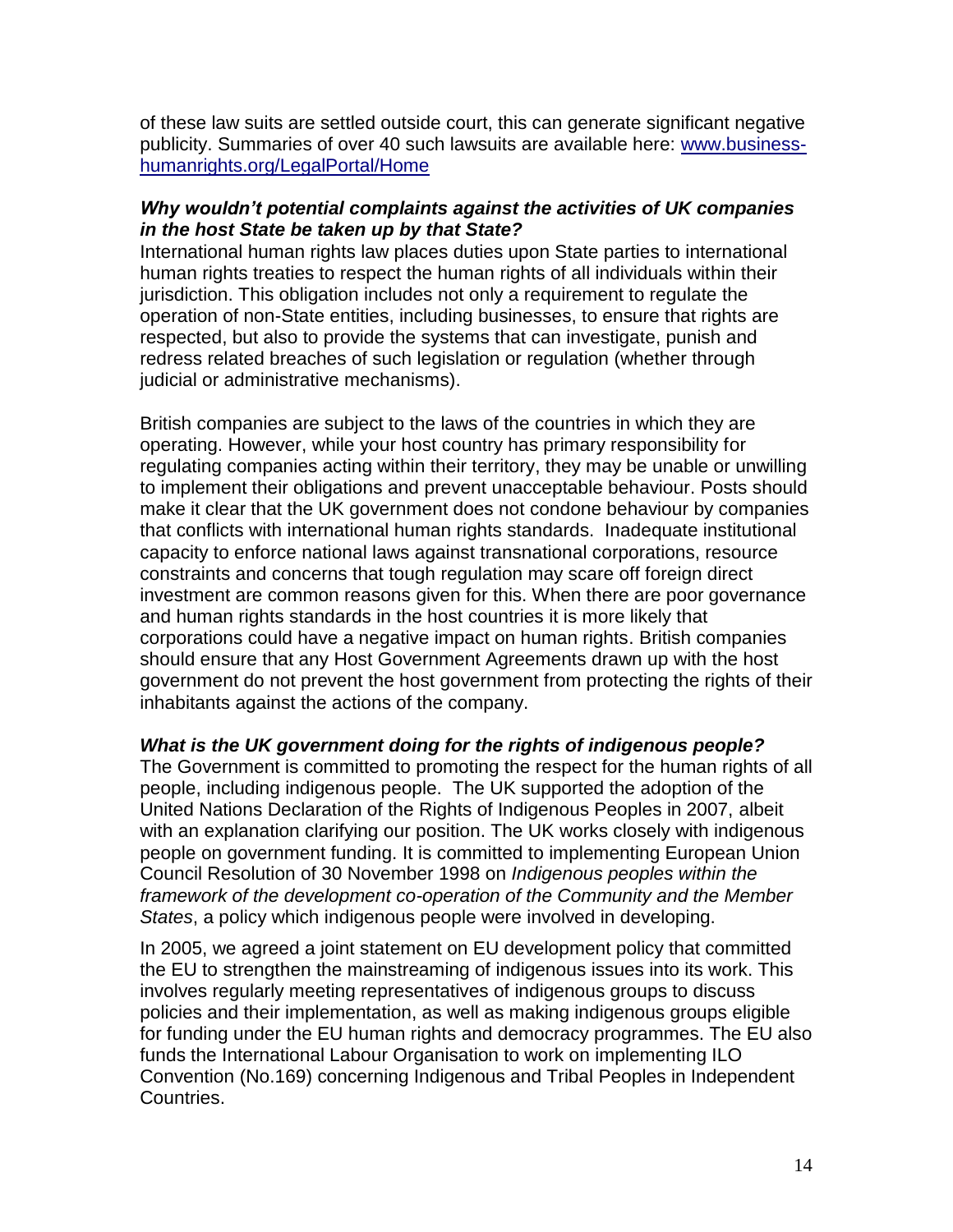DFID has also set out its plans and undertakings in the 2005 Policy Paper "Reducing Poverty by tackling social exclusion", which includes the rights of indigenous people. This means in practice that they will:

- Undertake to identify which groups in society are excluded and why, through the Country Governance Analysis process which feeds into the Country Assistance Plans.
- Recognise that indigenous people are often denied rights, especially through language and geographical location;
- Support programmes that seek to strengthen the rights, voice and political representation and participation of those belonging to excluded groups.

Some of the rights outlined are particularly relevant to industries operating in their area. These can touch on questions of ownership, possession and protection of productive capacity of lands and resources which they traditionally occupy and on their ability to enjoy their own means of subsistence and development. It is important that indigenous people be consulted and involved in the decisionmaking process in matters which would affect the enjoyment of their rights.

UN Declaration on the rights of Indigenous Peoples (A/RES/61/295 is not a legally binding document but 143 countries voted in favour of it including the UK.<sup>9</sup> ILO Convention 169 is legally binding on states which have ratified it. 20 states have ratified but only 18 of those have indigenous people.<sup>10</sup>

#### *Why is the UK not party to ILO Convention 169?*

The Government does not plan to become party to ILO Convention 169**<sup>11</sup>** . This convention sets out a framework for the way in which governments operate towards indigenous people in their own territories. There are no indigenous or tribal people in the UK or Overseas Territories, as defined by article 1a of the convention<sup>12</sup>. Therefore the obligations in the Convention would have no practical effect in the UK. As set out above, the UK is committed to promoting the rights of indigenous people overseas.

<u>。</u><br><sup>9</sup> Against: Australia, Canada, New Zealand, United States. Abstained: Azerbaijan, Bangladesh, Bhutan, Burundi, Colombia, Georgia, Kenya, Nigeria, Russian Federation, Samoa, Ukraine. Absent: Chad, Côte d'Ivoire, Equatorial Guinea, Eritrea, Ethiopia, Fiji, Gambia, Grenada, Guinea-Bissau, Israel, Kiribati, Kyrgyzstan, Marshall Islands, Mauritania, Montenegro, Morocco, Nauru, Palau, Papua New Guinea, Romania, Rwanda, Saint Kitts and Nevis, Sao Tome and Principe, Seychelles, Solomon Islands, Somalia, Tajikistan, Togo, Tonga, Turkmenistan, Tuvalu, Uganda, Uzbekistan, Vanuatu.<http://daccessdds.un.org/doc/UNDOC/GEN/N06/512/07/PDF/N0651207.pdf?OpenElement>

<sup>&</sup>lt;sup>10</sup> The UK is not party to ILO Convention (No. 169)

<sup>11</sup> <http://www.ilo.org/ilolex/english/convdisp1.htm><br><sup>12</sup> <http://www.ilo.org/ilolex/cgi-lex/convde.pl?C169>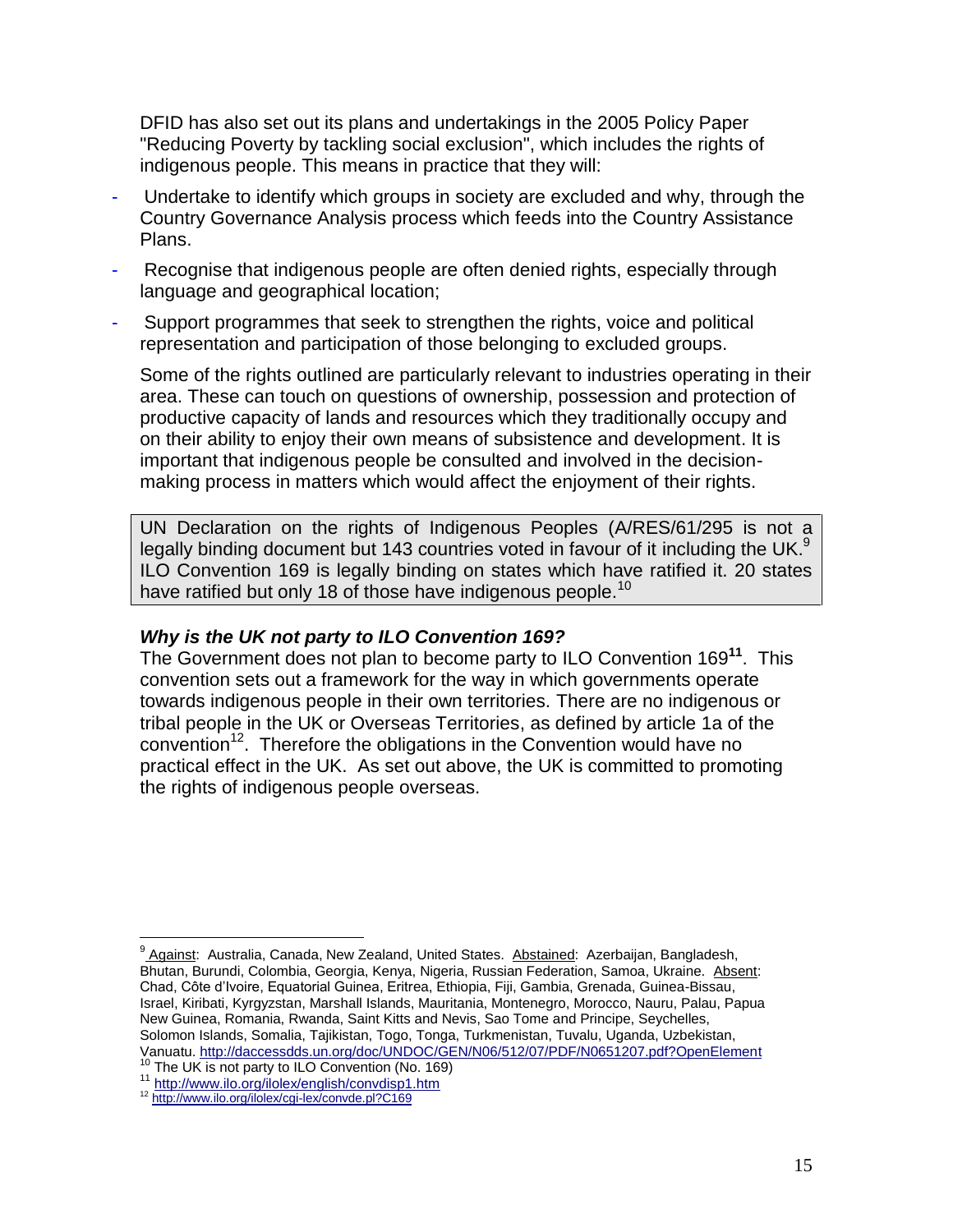#### **Annex 3 - OECD GUIDELINES FOR MULTINATIONAL ENTERPRISES<sup>13</sup>**

#### *Overview*

The UK government, and the other signatories to the Guidelines (as well as 11 adhering countries)<sup>14</sup>, committed itself to promoting the OECD Guidelines for Multinational Enterprises and implementing the Guidelines' complaints procedure.

The Guidelines set out recommendations on responsible business conduct addressed to multinational enterprises and contain 10 chapters covering the following areas: concepts and principles underpinning the Guidelines, general policies, disclosure, employment and industrial relations, environment, combating bribery, consumer interests, science and technology, competition and taxation. One of the general policies is that enterprises should "respect the human rights of those affected by their activities consistent with the host government's international obligations and commitments". This is the only direct reference to human rights in the Guidelines. The Guidelines are not legally binding on businesses.

Each adhering Government must establish a National Contact Point (NCP), responsible for raising awareness of the Guidelines and for dealing with complaints on alleged breaches of the Guidelines. In the UK the NCP is led by the Department for Business, Innovation and Skills (BIS) in close cooperation with the Department for International Development (DFID) and the Foreign and Commonwealth Office (FCO). Complaints are usually brought by NGOs or trade unions representing the interests of affected local communities, but complaints can be brought by any organisation or individual which has a close interest in the case and is in a position to supply information about it.

#### *The complaints process*

Submitting a complaint (if in doubt, please contact the UK NCP):

- $\triangleright$  Complaints that the Guidelines have been breached should be filed with the NCP of the country in which the breach is alleged to have taken place ("the host country") $15$ .
- $\triangleright$  If the host country is not an OECD Member State or an adhering country and therefore does not have an NCP, then the complaint can be filed with the UK NCP providing it is based on the operations of UK registered companies or their subsidiaries (operating either in the UK or overseas).
- Complaints must be sent in writing to the UK NCP at: **UK NCP, Bay 4133,**

 $\overline{a}$ 13 <http://www.oecd.org/dataoecd/56/36/1922428.pdf>

<sup>14</sup> All OECD members: Australia, Austria, Belgium, Canada, Czech Republic, Denmark, Finland, France, Germany, Greece, Hungary, Iceland, Ireland, Italy, Japan, South Korea, Luxembourg, Mexico, the Netherlands, New Zealand, Norway, Poland, Portugal, Slovakia, Spain, Sweden, Switzerland, Turkey, United Kingdom, United States. 11 adhering (but non-member) countries: Argentina, Brazil, Chile, Egypt, Estonia, Israel, Latvia, Lithuania, Peru, Romania and Slovenia.

<sup>&</sup>lt;sup>15</sup> The full list of NCPs worldwide is available at [http://www.oecd.org/dataoecd/17/44/1900962.pdf.](http://www.oecd.org/dataoecd/17/44/1900962.pdf)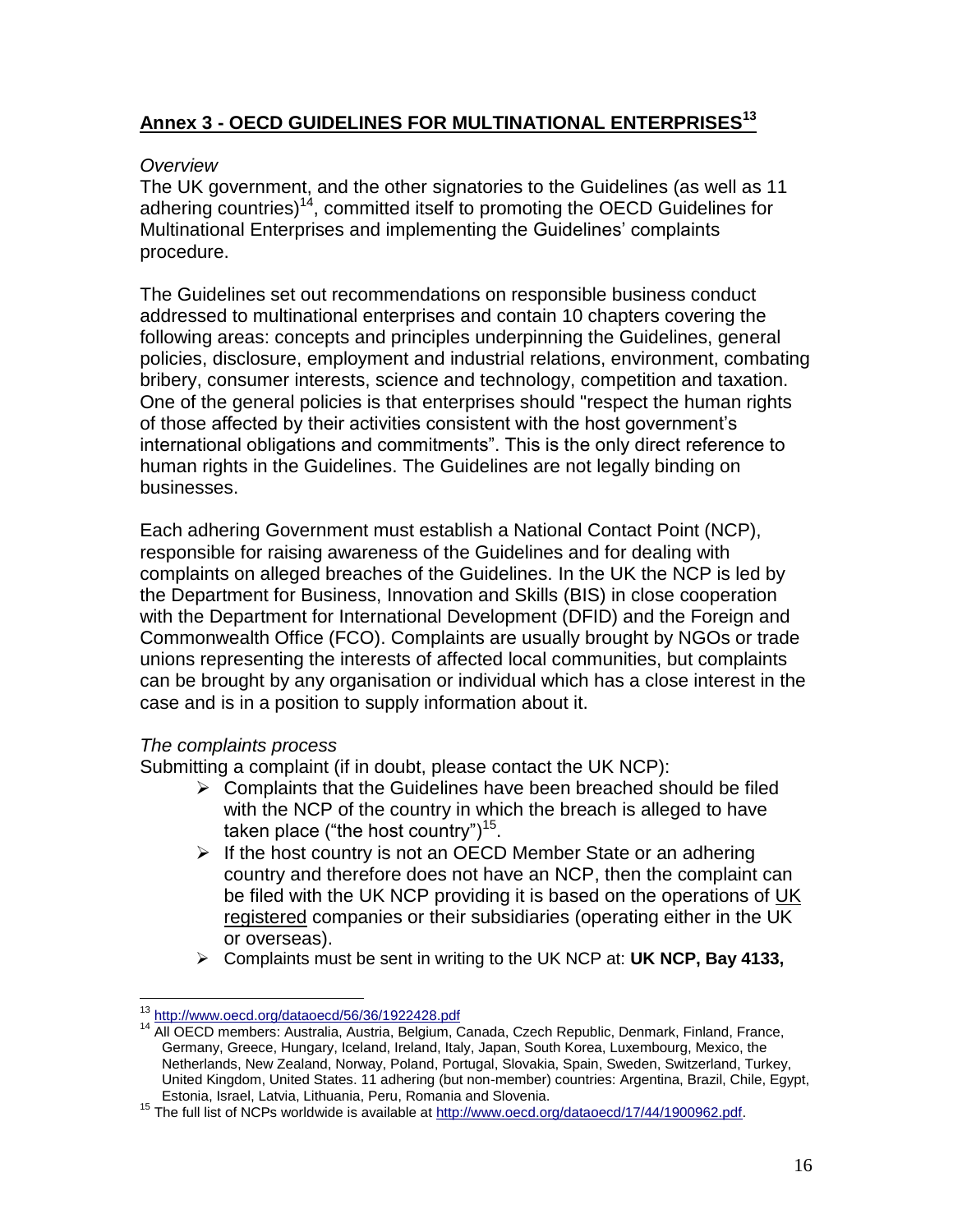**Department for Business, Innovation and Skills, 1-19 Victoria Street, London SW1H 0ET, United Kingdom (enquiries +44 (0)20 7215 8682/5756/6344; e-mail [UK.NCP@bis.gsi.gov.uk\)](mailto:UK.NCP@bis.gsi.gov.uk)**. Individuals or organisation wishing to bring a complaint under the guidelines, are encouraged to use (but it is not compulsory) the UK NCP's standard form downloadable from [http://www.berr.gov.uk/files/file47341.pdf.](http://www.berr.gov.uk/files/file47341.pdf)

The UK NCP complaint process is based on a 12-month timeframe (for a full description of the process see [www.bis.gov.uk/nationalcontactpoint](http://www.bis.gov.uk/nationalcontactpoint)

**Stage 1** (approximately 3 months): the UK NCP decides whether to accept the case. If so, it publishes an Initial Assessment on its website. The assessment will set out the substance and precise nature of the complaint with reference to those parts of the Guidelines alleged to have been breached. It does not suggest in any way that the enterprise is in breach of the OECD Guidelines.

**Stage 2** (up to 6 months if mediation is accepted): the UK NCP offers mediation to both parties as an opportunity to resolve the dispute in a way which is acceptable to both sides. Mediation may be conducted by NCP personnel or a professional mediator.

**Stage 3** (approximately 3 months): the UK NCP takes account of the outcome of the mediation process.

If mediation is successful, then the UK NCP will publish a Final Statement on its website (and deposit a copy in the libraries of both Houses of Parliament) recognising the successful outcome of the mediation (see, for example, the Final Statement on the G4S case on [http://www.bis.gov.uk/nationalcontactpoint\)](http://www.bis.gov.uk/nationalcontactpoint). If mediation is not successful, then the UK NCP will carry out a full examination of the complaint and will publish a Final Statement on its website (and deposit a copy in the libraries of both Houses of Parliament) setting out among other things a clear statement as to whether the enterprise is in breach of the Guidelines. See, for example, the Final Statement on the Afrimex case on [http://www.bis.gov.uk/nationalcontactpoint.](http://www.bis.gov.uk/nationalcontactpoint) Where a Final Statement contains recommendations, it will also set a date by which both parties will be asked to submit to the UK NCP an update of progress towards meeting these recommendations.

In a previous case the National Contact Point (NCP) concluded that the UK registered company in question, Afrimex, had breached the OECD Guidelines. Afrimex initiated the demand for minerals sourced from the conflict zone in Eastern Democratic Republic of Congo and sourced these minerals from an associated company, SOCOMI and 2 independent comptoirs who paid taxes and mineral licences to RCD-Goma during the period they occupied the area. These payments contributed to the on-going conflict. The NCP also concluded that Afrimex applied insufficient due diligence to the supply chain and failed to take adequate steps to contribute to the abolition of child and forced labour in the mines.<sup>16</sup>

 $\overline{a}$  $16$  See the full text of the final statement at  $www.bis.gov.uk/nationalcontact point$ .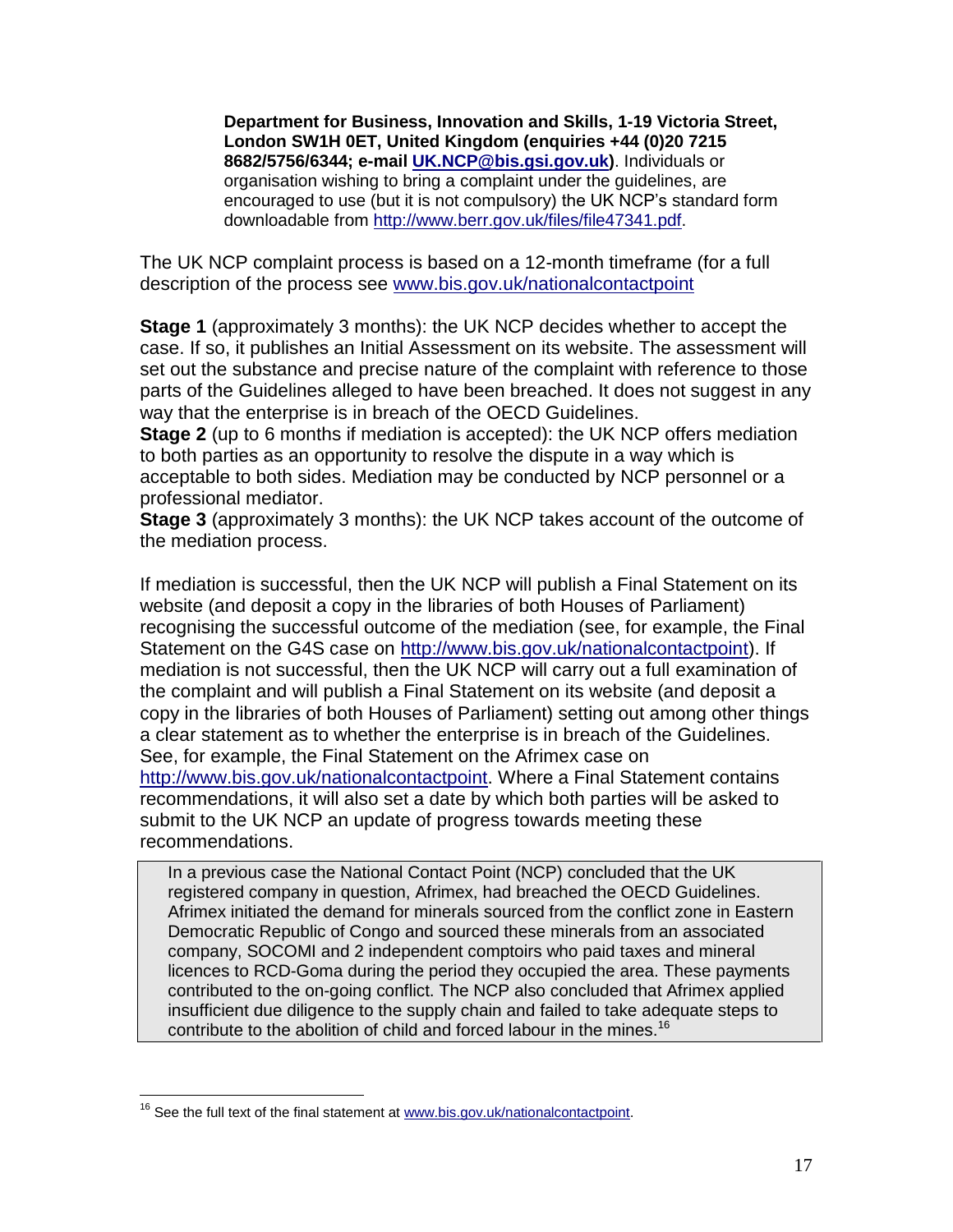#### **Annex 4: Other Initiatives and Resources**

It is sometimes difficult for companies to know whether they are complicit in human rights abuses while pursuing their economic activities. As a general rule, companies can minimise the risk of corporate complicity with human rights abuses by taking due diligence in carrying out their operations. Due diligence should be interpreted as "acting with a certain degree of care". In practical terms, this means that companies should consider the social, environmental and human rights impact of their operations at the planning (or risk assessment) phase as well as throughout the course of their operations. The scope of diligence will depend on the context in which the company operates (e.g. conflict / weak governance zones), the company's activities (producer / employer / neighbour) and the relationships the company has connected to its activities (business partners / suppliers).

It is important that corporations integrate human rights concerns that they have in their interaction with stakeholders. For example, the OECD Guidelines for Multinational Enterprises recommend<sup>17</sup> that enterprises should "encourage, where practicable, business partners, including suppliers and sub-contractors, to apply principles of corporate conduct compatible with the Guidelines".

A number of voluntary initiatives/ guidance / tools are available to assist companies which posts could highlight. Be aware that companies might endorse certain initiatives without taking steps to implement them<sup>18</sup>:

The **UN Global Compact** is a corporate citizenship initiative which encourages companies to embrace human rights, among other things. It encourages companies to go beyond the avoidance of causing harm to human rights and aims, through its practical tools and guidance to help in finding practical solutions to human rights dilemmas that companies face. The UN Global Compact has "local networks" in a number of countries around the world: <http://www.unglobalcompact.org/NetworksAroundTheWorld>

The **OECD Risk Awareness Tool for Weak Governance Zones** is a standard set of questions that companies might ask themselves when considering the actual or prospective investments in weak governance zones. The questions cover the following topics: obeying the law and observing international instruments; heightened managerial care; political activities; knowing clients and business partners; speaking out about wrongdoing; business roles in weak governance societies – a broadened view of self interest.

<sup>&</sup>lt;sup>17</sup> See paragraph II-10.

<sup>&</sup>lt;sup>18</sup> UN Special Representative John Ruggie is also currently undertaking a project on business and human rights in conflict-affected regions in order to identify possible practical policies for home, host or neighbouring states to address negative impacts on human rights companies can have in conflict zones.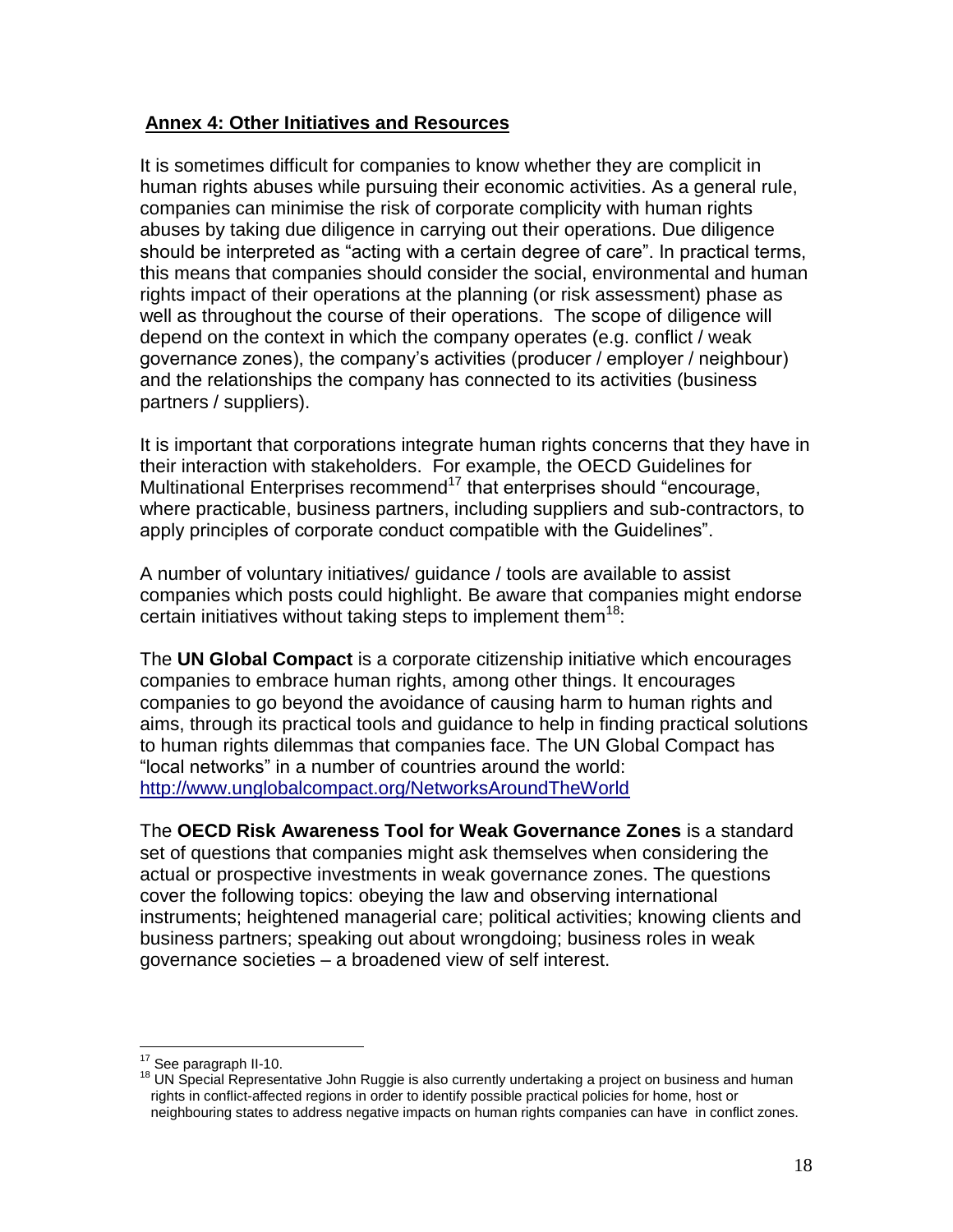More information on this tool is available on [http://www.berr.gov.uk/files/file46193.pdf.](http://www.berr.gov.uk/files/file46193.pdf) You can also contact the UK National Contact Point for the OECD Guidelines (**enquiries +44 (0)20 7215 8682/5756/6344; e-mail [UK.NCP@bis.gsi.gov.uk\)](mailto:UK.NCP@bis.gsi.gov.uk).**

The UN Global Compact is working with the International Business Leaders Forum and the International Finance Corporation to develop guidance on **Human Rights Impact and Management**

[\(http://www.iblf.org/resources/general.jsp?id=123946\)](http://www.iblf.org/resources/general.jsp?id=123946). The latest draft of this guide has been refined through practical road-testing over the past two years and introduces an eight-step process which business managers can oversee the identification, assessment and implementation of measures that will strengthen their company's contribution to human rights protection.

#### The **ILO Tripartite Declaration of Principles concerning Multinational**

**Enterprises and Social Policy** (MNE Declaration), along with the OECD Guidelines, provides detailed recommendations on responsible business conduct, while helping businesses and stakeholders distinguish between the responsibility of enterprises and that of the State. The purpose of the Declaration is to encourage the positive contribution which MNEs can make to economic and social progress, and to minimise and resolve difficulties arising from their operations. The Declaration sets out principles in the field of general policies, employment, training, conditions of work and life and industrial relations. As a Declaration, it is not legally-binding, however, all government, employer and worker organisations are recommended to observe the principles. For more information on how ILO standards can guide company operations, companies can contact the ILO Helpdesk, [assistance@ilo.org](mailto:assistance@ilo.org) +41 (0) 22 7996264 [www.ilo.org/public/english/employment/multi](http://www.ilo.org/public/english/employment/multi)

The **Voluntary Principles on Security and Human Rights** are a set of guidelines to help **extractive companies** meet the security needs for their staff and operations whilst ensuring that security arrangements do not have a negative impact on the human rights in surrounding communities.<sup>19</sup> Current membership across pillars stands at eighteen multinational oil, gas and mining companies, eight NGOs, five governments (including the UK) and three observers. For participants see<http://www.voluntaryprinciples.org/participants/index.php> For more information, contact Joe Preston, Conflict Group, FCO +44 (0) 2070083745, [joe.preston@fco.gov.uk](mailto:joe.preston@fco.gov.uk)

<sup>&</sup>lt;sup>19</sup> Governments: UK, USA, The Netherlands, Norway, Canada. Observers: ICRC, IPMM, IPIECA. NGOs: Amnesty International, The Fund for Peace, Human Rights Watch, Human Rights First, International Alert, IKV Pax Christie, Oxfam, Pact, Inc. UK Companies: Anglo American, BG Group, BP, Rio Tinto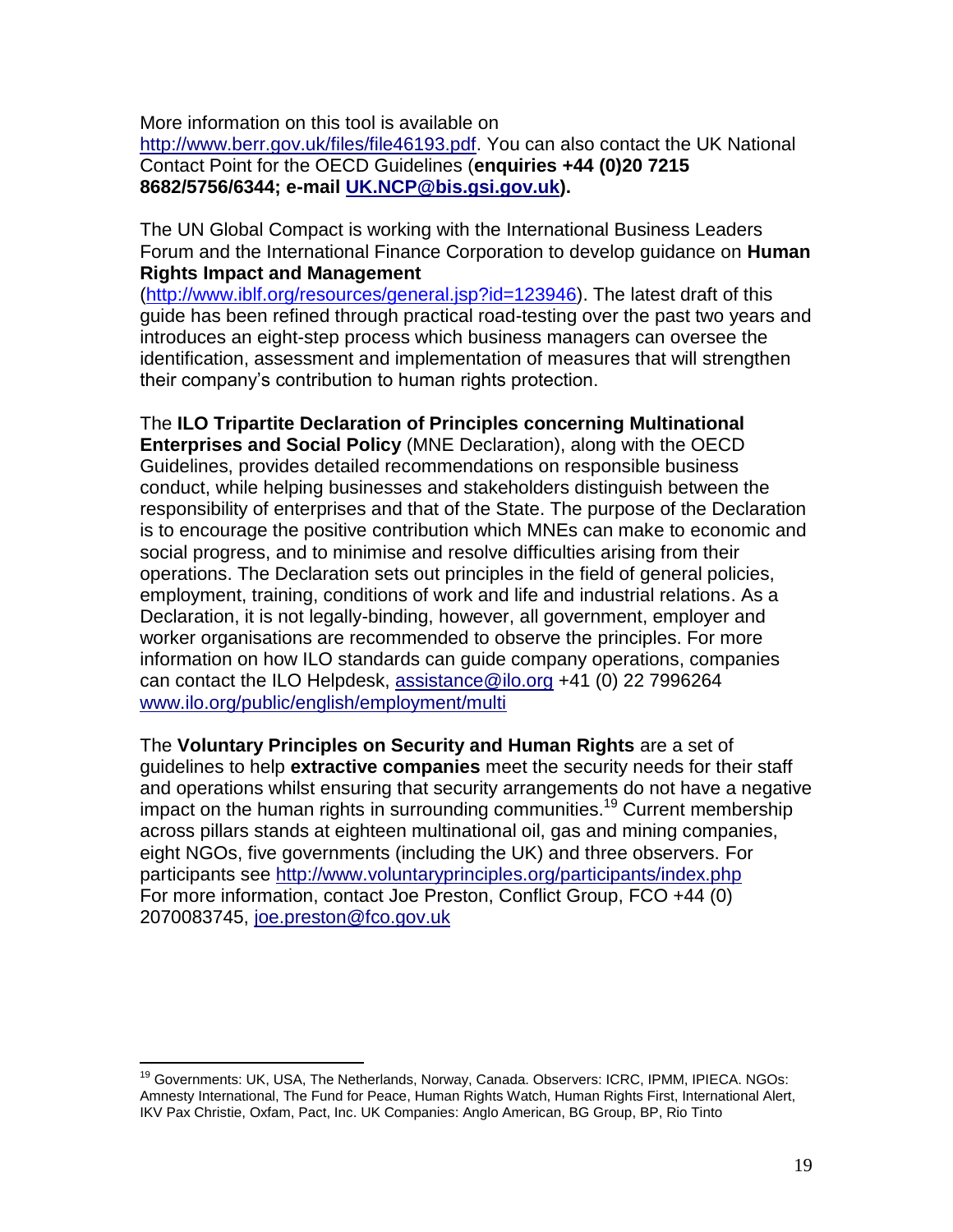The **Kimberley Process** is an initiative by governments, industry and civil society to stem the flow of **conflict diamonds**. <sup>20</sup> The Kimberley Process Certification Scheme imposes extensive requirements on its members to enable them to certify shipments of rough diamonds as "conflict-free". For participants see [http://www.kimberleyprocess.com/structure/participants\\_world\\_map\\_en.html](http://www.kimberleyprocess.com/structure/participants_world_map_en.html) For more information, contact the Government Diamond office Dev Shah, [dev.shah@fco.gov.uk](mailto:dev.shah@fco.gov.uk) 0207 008 6930

The **Extractive Industries Transparency Initiative** aims to strengthen governance by improving transparency and accountability in the extractives sector. The EITI sets a global standard for companies to publish what they pay and for governments to disclose what they receive. For more information, contact Jon Hobbs, [j-hobbs@dfid.gov.uk](mailto:j-hobbs@dfid.gov.uk) 0207 023 0896

**The Global Network Initiative**, launched in 2008, is a framework for the **ICT sector** to help companies respect, protect and advance human rights in countries in which they operate. It aims to help companies worldwide who face increasing government pressure to comply with domestic laws and policies that require censorship and disclosure of personal information in ways that conflict with internationally recognised human rights law and standards. For participants see <http://www.globalnetworkinitiative.org/participants/index.php>

The **Ethical Trading Initiative** is an alliance of companies, trade unions, charities and campaigning organisations that work together to improve working conditions in global supply chains. See [www.ethicaltrade.org](http://www.ethicaltrade.org/)

The BIS Anti-Corruption Unit coordinates advice to UK business on bribery law and managing the risks of overseas corruption, including international best practice standards and practical tools [\(http://www.berr.gov.uk/anticorruption\)](http://www.berr.gov.uk/anticorruption). A key resource is the UK-sponsored Business Anti-Corruption Portal [\(http://www.business-anti-corruption.com\)](http://www.business-anti-corruption.com/Home.asp?pageid=4). The portal contains a variety of instruments and information, which can be used alone or in combination. Some tools are new; others are well- known procedures and methods adapted to smaller and medium size businesses.

 $^{20}$  The following states meet the minimum requirements of the Scheme[: Angola, Armenia, Australia,](http://www.kimberleyprocess.com/structure/participants_world_map_en.html##) [Bangladesh, Belarus, Botswana, Brazil, Canada, Central African Republic, People's Republic of](http://www.kimberleyprocess.com/structure/participants_world_map_en.html##) China, [Democratic Republic of](http://www.kimberleyprocess.com/structure/participants_world_map_en.html##) Congo, [Croatia, European Community, Ghana, Guinea, Guyana, India, Indonesia,](http://www.kimberleyprocess.com/structure/participants_world_map_en.html##) [Israel, Japan, Republic of](http://www.kimberleyprocess.com/structure/participants_world_map_en.html##) Korea, [Democratic Republic of](http://www.kimberleyprocess.com/structure/participants_world_map_en.html##) Lao[, Lebanon, Lesotho, Liberia, Malaysia,](http://www.kimberleyprocess.com/structure/participants_world_map_en.html##) [Mauritius, Mexico, Namibia, New Zealand, Norway, Republic of Congo, Russian Federation, Sierra Leone,](http://www.kimberleyprocess.com/structure/participants_world_map_en.html##) [Singapore, South Africa, Sri Lanka, Switzerland, Tanzania, Thailand, Togo, Turkey, Ukraine, United Arab](http://www.kimberleyprocess.com/structure/participants_world_map_en.html##)  [Emirates, United States of America](http://www.kimberleyprocess.com/structure/participants_world_map_en.html##) [, Vietnam, Zimbabwe.](http://www.kimberleyprocess.com/structure/participants_world_map_en.html##)